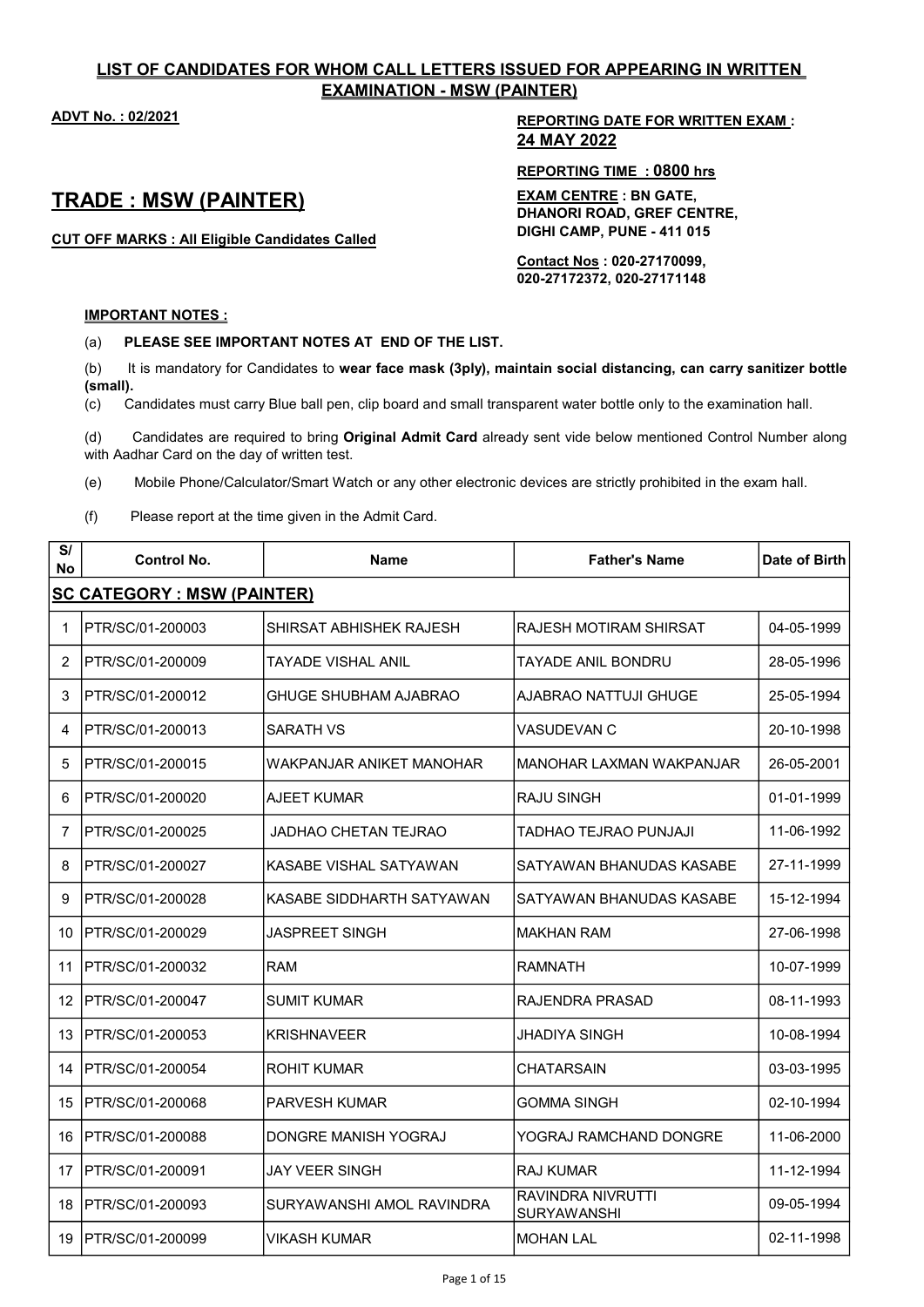| S/<br>No | <b>Control No.</b>    | <b>Name</b>                                  | <b>Father's Name</b>   | Date of Birth |
|----------|-----------------------|----------------------------------------------|------------------------|---------------|
| 20       | PTR/SC/01-200101      | <b>ARVIND KUMAR PASWAN</b>                   | JAYNANDAN PASWAN       | 15-06-1993    |
| 21       | PTR/SC/01-200103      | RAMTEKE ARVIND SUKHADEO                      | SUKHADEO L RAMTEKE     | 05-07-1994    |
| 22       | PTR/SC/01-200108      | <b>PARDEEP KUMAR</b>                         | <b>NATHU RAM</b>       | 26-11-1992    |
| 23       | PTR/SC/01-200115      | AKSHAY KAYAT                                 | RAJ KUMAR              | 23-02-1997    |
| 24       | PTR/SC/01-200130      | KRISHAN KUMAR                                | <b>HARIKESH</b>        | 05-09-1999    |
| 25       | PTR/SC/01-200140      | VIVEK KUMAR                                  | <b>ARVIND KUMAR</b>    | 25-07-2003    |
| 26       | PTR/SC/01-200141      | VANKARA MUTYALARAO                           | V APPARAO              | 28-01-1996    |
| 27       | PTR/SC/01-200143      | SREEKUTTAN N T                               | RAVEENDRAN P           | 09-05-1995    |
| 28       | PTR/SC/01-200146      | KRISHAN KUMAR                                | <b>HARI SINGH</b>      | 20-11-1993    |
| 29       | PTR/SC/01-200149      | SUSHIL KUMAR                                 | <b>ASHOK</b>           | 10-07-1997    |
| 30       | PTR/SC/01-200153      | JITENDERA KUMAR                              | <b>FAKERE RAM</b>      | 08-08-1992    |
| 31       | PTR/SC/01-200160      | HIMANSHU                                     | <b>CHHOTE LAL</b>      | 30-11-1999    |
| 32       | PTR/SC/01-200166      | <b>RAJ</b>                                   | NANHURAM               | 01-08-1998    |
| 33       | PTR/SC/01-200185      | DHARGAVE SAHIL SUNIL                         | SUNIL L DHARGAVE       | 24-04-1999    |
| 34       | PTR/SC/01-200189      | <b>MANOJ BEHERA</b>                          | NIRAKAR BEHERA         | 05-05-1994    |
| 35       | PTR/SC/01-200192      | PATIRAM AHIRWAR                              | <b>BOOTHA SINGH</b>    | 22-08-1993    |
| 36       | PTR/SC/01-200199      | KRISHNA CHANDRA SETHI                        | <b>DEBAHARI SETHI</b>  | 03-05-1997    |
| 37       | PTR/SC/01-200212      | DHIVARE PAWAN RAMDAS                         | RAMDAS BAPU DHIVARE    | 19-05-1993    |
| 38       | PTR/SC/01-200214      | <b>SAMIR MONDAL</b>                          | SWAPAN MANDAL          | 14-02-1994    |
|          | 39   PTR/SC/01-200219 | ABHIMANYU                                    | SHYAM BHAHADUR         | 30-12-1997    |
| 40       | PTR/SC/01-200221      | AMBHORE SHUBHAM SAHEBRAO                     | SAHEBRAO AMBHORE       | 08-08-1996    |
| 41       | PTR/SC/01-200230      | <b>BHANDAKKAR AKSHAY</b><br><b>RAMESHRAO</b> | RAMESHRAO B BHANDAKKAR | 22-08-1993    |
|          | 42   PTR/SC/01-200236 | MAHENDRA MALVIYA                             | KAILASH MALVIYA        | 25-07-2001    |
| 43       | PTR/SC/01-200309      | SHANI AHIRWAR                                | MOOLCHANDRA AHIRWAR    | 12-02-2002    |
| 44       | PTR/SC/01-200331      | PRASHANT DIWAKER                             | <b>RAJESH DIWAKER</b>  | 04-02-1998    |
| 45       | PTR/SC/01-200344      | KARN KUMAR                                   | HARINATH               | 05-07-2000    |
| 46       | PTR/SC/01-200347      | ROHTASH                                      | DHARAMPAL              | 12-01-1995    |
| 47       | PTR/SC/01-200349      | JAGDISH SINGH                                | <b>ISHWAR SINGH</b>    | 15-09-1995    |
| 48       | PTR/SC/01-200351      | JAMPA VEDA VYAS                              | JAMPA PYDI RAJU        | 07-02-1998    |
| 49       | PTR/SC/01-200363      | ZODPE MANJESH MANIKRAO                       | <b>MANIKRAO ZODPE</b>  | 29-11-1997    |
| 50       | PTR/SC/01-200371      | ROHIT KUMAR JHARIA                           | <b>MANIRAM</b>         | 15-08-1993    |
| 51       | PTR/SC/01-200377      | AGAWANE ADITYA SANTOSH                       | SANTOSH ASHOK AGAWANE  | 26-10-2001    |
| 52       | PTR/SC/01-200378      | GULSHAN KUMAR                                | <b>RAJ KUMAR</b>       | 18-02-1996    |
|          | 53   PTR/SC/01-200379 | <b>RAJAT KUMAR</b>                           | <b>TILAK RAJ</b>       | 15-04-1998    |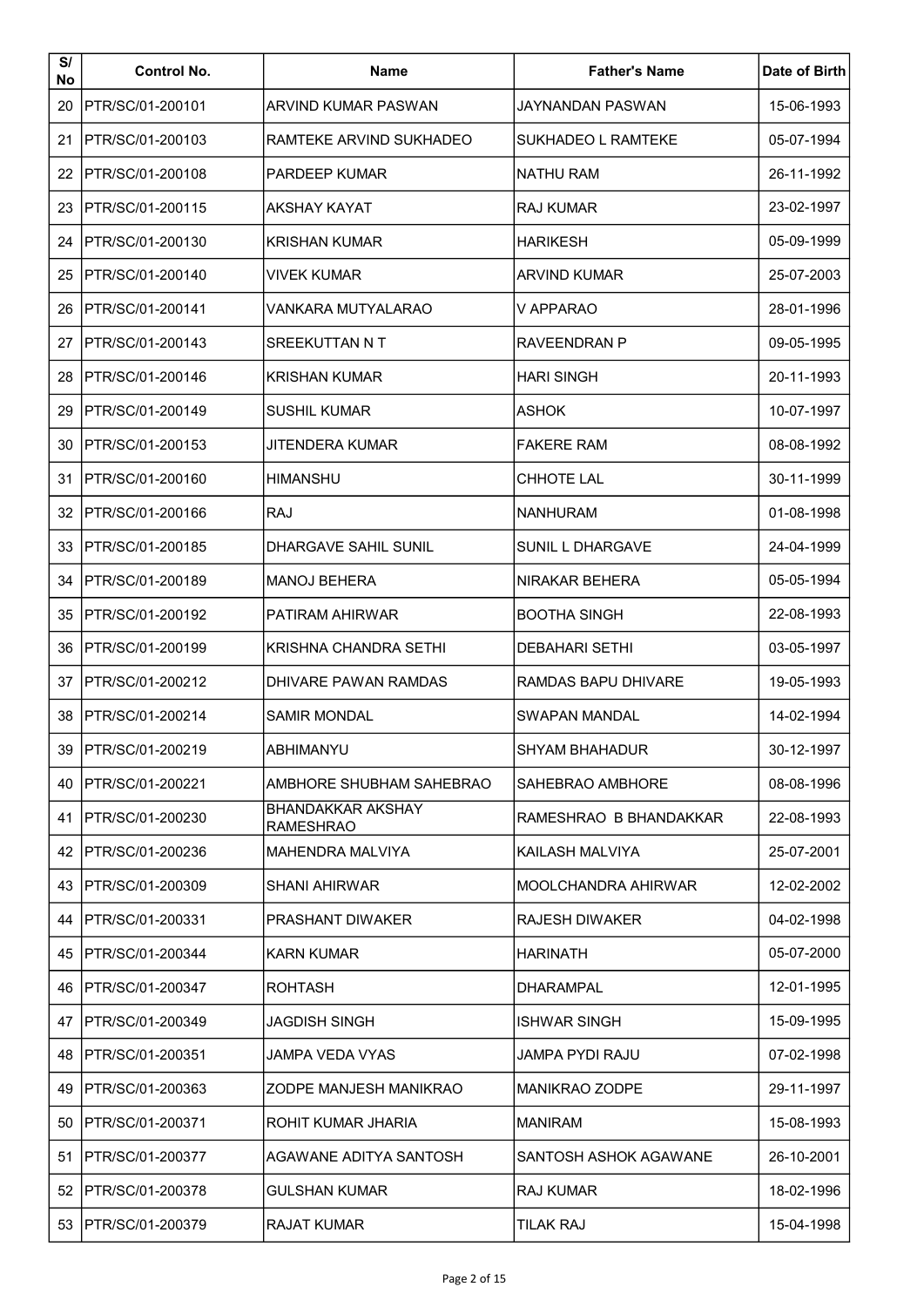| S/<br>No | <b>Control No.</b>      | <b>Name</b>                                         | <b>Father's Name</b>             | Date of Birth |
|----------|-------------------------|-----------------------------------------------------|----------------------------------|---------------|
| 54       | PTR/SC/01-200381        | <b>MANIRAM</b>                                      | <b>BALWAN SINGH</b>              | 10-07-1993    |
| 55       | PTR/SC/01-200388        | <b>SANDEEP KUMAR</b>                                | <b>MAHAVEER SINGH</b>            | 10-01-1996    |
| 56       | PTR/SC/01-200398        | ANIL KUMAR                                          | <b>TELU RAM</b>                  | 03-12-1993    |
| 57       | PTR/SC/01-200405        | AYUSH DHOLPURE                                      | BATAN LAL DHOLPURE               | 18-05-1998    |
| 58       | PTR/SC/01-200413        | RAMESH KUMAR                                        | <b>BISPAT SINGH</b>              | 10-10-1996    |
| 59       | PTR/SC/01-200433        | LAMSONGE RAJAT DHARMAPAL                            | DHARMAPAL                        | 27-03-1995    |
| 60       | PTR/SC/01-200438        | <b>VISHAL RAWAT</b>                                 | <b>DHANIRAM RAWAT</b>            | 02-07-1994    |
| 61       | PTR/SC/01-200457        | <b>NAVEEN KUMAR</b>                                 | <b>BALBIR SINGH</b>              | 21-11-1998    |
| 62       | PTR/SC/01-200462        | <b>GAWAI BALAJI ARVIND</b>                          | <b>ARVIND GAWAI</b>              | 23-02-1999    |
| 63       | PTR/SC/01-200465        | MANISH KUMAR                                        | RAM KUMAR                        | 07-07-1998    |
| 64       | PTR/SC/01-200466        | MESHRAM VRUSHABH GANESHRAOIGANESHRAO RAMDAS MESHRAM |                                  | 12-07-1996    |
| 65       | PTR/SC/01-200468        | SIRSAT SURAJ SURENDRA                               | <b>SURENDRA SIRSAT</b>           | 04-08-2000    |
| 66       | PTR/SC/01-200473        | <b>GAURAV</b>                                       | <b>JAIPAL</b>                    | 11-04-1998    |
| 67       | PTR/SC/01-200475        | AKASH                                               | <b>SATPAL</b>                    | 25-08-1997    |
| 68       | PTR/SC/01-200476        | AJAY KUMAR                                          | RAMPHAL                          | 05-03-1999    |
| 69       | PTR/SC/01-200482        | WAGHAMARE PANKAJ PRAKASH                            | PRAKASH WAGHAMARE                | 13-10-1999    |
| 70       | PTR/SC/01-200483        | <b>BIBE PAVAN</b>                                   | <b>SURESH BIBE</b>               | 07-12-1995    |
| 71       | PTR/SC/01-200492        | <b>AMIT KUMAR</b>                                   | CHHOTELAL BHARTI                 | 10-07-1997    |
| 72       | PTR/SC/01-200507        | <b>ANIL KUMAR</b>                                   | <b>SUKHARAM</b>                  | 10-07-1994    |
|          | 73   PTR/SC/01-200514   | KAMBALE SANGHRATNA RAJNAND                          | RAJNAND CHINTAMAN KAMBALE        | 04-09-1998    |
| 74       | <b>PTR/SC/01-200515</b> | <b>RANA PRATAP</b>                                  | <b>RAJENDRA</b>                  | 10-05-1997    |
| 75       | PTR/SC/01-200545        | <b>SOMBIR</b>                                       | DARIYA SINGH                     | 16-01-1993    |
| 76.      | PTR/SC/01-200546        | SANDEEP CHOUDHARY                                   | <b>KOMAL DAS</b>                 | 27-07-1992    |
| 77       | PTR/SC/01-200549        | SUNIL KUMAR                                         | <b>SITA RAM</b>                  | 27-12-1992    |
| 78       | PTR/SC/01-200553        | RAJAT KUMAR                                         | RAMESHWAR DASS                   | 07-08-1995    |
| 79       | PTR/SC/01-200558        | <b>SANJAY KORI</b>                                  | <b>GANGADEEN KORI</b>            | 20-07-1996    |
| 80       | PTR/SC/01-200564        | SADANSHIV AMAR AJABARAO                             | AJABARAO NAMDEO SADANSHIV        | 01-03-1999    |
| 81       | PTR/SC/01-200566        | <b>SACHIN</b>                                       | <b>MEHAR CHAND</b>               | 20-01-1999    |
| 82       | PTR/SC/01-200572        | ANAND GAUTAM                                        | SUDAMA                           | 05-06-2000    |
| 83       | PTR/SC/01-200573        | MESHRAM AKSHAY DHARMAJI                             | MESHRAM DHARMAJI RAMA            | 21-01-1995    |
| 84       | PTR/SC/01-200578        | SUSHIL KUMAR CHADAR                                 | RAMSEWAK CHADAR                  | 10-04-1997    |
| 85       | PTR/SC/01-200583        | SHEGOKAR ROHIT RAMRAO                               | RAMRAO JAGDEO SHEGOKAR           | 31-03-1993    |
| 86       | PTR/SC/01-200584        | TABHANE ASHWIN PRALHAD                              | PRALHAD CHOKHINATH TABHANE       | 17-09-1993    |
| 87       | PTR/SC/01-200585        | PATTEBAHADUR PRAFULL PRABHU                         | PRABHU PARASHRAM<br>PATTEBAHADUR | 01-07-1993    |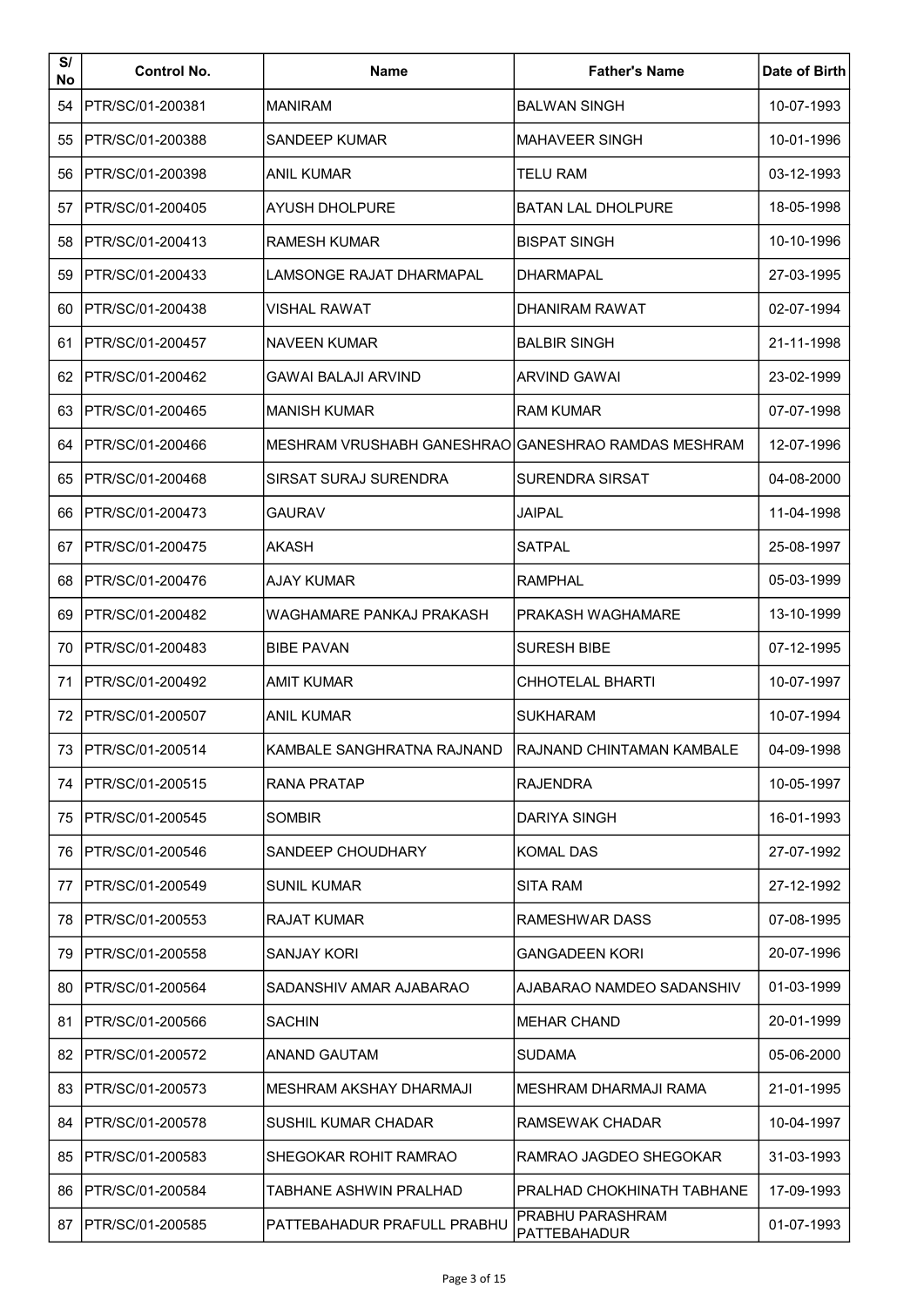| S/<br>No | <b>Control No.</b>      | <b>Name</b>                    | <b>Father's Name</b>                        | Date of Birth |
|----------|-------------------------|--------------------------------|---------------------------------------------|---------------|
| 88       | PTR/SC/01-200586        | <b>JONI KUMAR</b>              | <b>RANJEET SINGH</b>                        | 18-01-1996    |
| 89       | PTR/SC/01-200590        | <b>MANDEEP SINGH</b>           | <b>BALWINDER SINGH</b>                      | 30-03-1992    |
| 90       | PTR/SC/01-200592        | SUKHVINDER SINGH               | <b>BANJAR SINGH</b>                         | 02-05-1996    |
| 91       | <b>PTR/SC/01-200593</b> | SHAKTI NARAYAN                 | <b>SHIV NARAYAN</b>                         | 06-09-1996    |
| 92       | PTR/SC/01-200594        | <b>SURENDER SINGH</b>          | <b>SHEO NAYAYAN</b>                         | 06-10-1996    |
| 93       | PTR/SC/01-200611        | SASANE AJAY MACHHINDRA         | <b>MACHHINDRA</b>                           | 08-03-2002    |
| 94       | PTR/SC/01-200612        | GAIKWAD NIKHIL DASHRATH        | DASHRATH ARJUN GAIKWAD                      | 04-01-2000    |
| 95       | PTR/SC/01-200622        | ARJUN KUMAR                    | KAKU RAM                                    | 11-10-1995    |
| 96       | PTR/SC/01-200629        | LANDGE DHAMMANAND VENKAT       | <b>LANDGE VENKAT</b>                        | 01-03-1994    |
| 97       | PTR/SC/01-200633        | RAMU                           | <b>HAKAM SINGH</b>                          | 09-09-1997    |
| 98       | PTR/SC/01-200641        | NIKALE SURAJ ULAHAS            | <b>ULAHAS KISAN NIKALE</b>                  | 18-09-1993    |
| 99       | PTR/SC/01-200642        | <b>DILEEP KUMAR</b>            | <b>NANHU PRASAD</b>                         | 06-07-1992    |
|          | 100 PTR/SC/01-200649    | <b>DEEPAK</b>                  | <b>SUMER SINGH</b>                          | 16-12-1997    |
|          | 101   PTR/SC/01-200654  | <b>GAWAI RAJESH KISAN</b>      | KISAN PANDURANG GAWAI                       | 22-07-1999    |
|          | 102   PTR/SC/01-200658  | MONDHEKAR ASHWIN ASHOKRAO      | <b>ASHOKRAO MAHADEV</b><br><b>MONDHEKAR</b> | 13-05-1994    |
|          | 103 PTR/SC/01-200660    | <b>HAJARE PRADEEP SHAHU</b>    | SHAHU WAMAN HAJARE                          | 15-02-1995    |
|          | 104   PTR/SC/01-200662  | TAYADE ROSHAN TARACHAND        | TARACHAND JENA RDHAN TAYADE                 | 15-11-1997    |
|          | 105   PTR/SC/01-200671  | <b>NIRMAL KUMAR</b>            | <b>SAJJAN LAL</b>                           | 13-05-1995    |
|          | 106 PTR/SC/01-200673    | AWACHAR SATISH SHIVDAS         | SHIVDAS VITTHAL AWACHAR                     | 10-10-1996    |
|          | 107   PTR/SC/01-200680  | <b>VIRENDRA KUMAR</b>          | CHITRAKUT RAM                               | 05-06-1992    |
|          | 108   PTR/SC/01-200681  | RAVENDRA SINGH                 | <b>CHHOTE LAL</b>                           | 10-08-1995    |
|          | 109 PTR/SC/01-200682    | INGLE SAGAR SAHEBRAO           | SAHEBRAO PANDHARI INGLE                     | 10-05-1998    |
|          | 110   PTR/SC/01-200683  | <b>INGLE VIKAS NANDKUMAR</b>   | NANDKUMAR PANDHARI INGLE                    | 02-02-1996    |
|          | 111   PTR/SC/01-200693  | ADITYA RISHI                   | RISHI KUMAR                                 | 09-09-1998    |
|          | 112   PTR/SC/01-200702  | SUVA MONDAL                    | RANJIT MONDAL                               | 11-07-1993    |
|          | 113 PTR/SC/01-200725    | <b>BRIJESH KUMAR</b>           | PALLA RAM                                   | 21-06-1994    |
|          | 114 PTR/SC/01-200730    | SIRSAT NIKHIL PRABHAKAR        | SIRSAT PRABHAKAR VIKRAM                     | 09-12-1997    |
|          | 115   PTR/SC/01-200740  | ANSHU SINGH KULSHRESTHA        | <b>RAMESH CHANDRA</b>                       | 30-03-1997    |
|          | 116 PTR/SC/01-200782    | SABARINATH BS                  | <b>BIJUTS</b>                               | 30-11-1998    |
|          | 117   PTR/SC/01-200783  | VARSEKAR ANKIT VASANT          | VASANT VARSEKAR                             | 06-12-1995    |
|          | 118   PTR/SC/01-200784  | <b>MAINPAL</b>                 | LAKHI RAM                                   | 05-04-1999    |
|          | 119   PTR/SC/01-200792  | <b>HARSHAY BHARAT KHANDARE</b> | <b>BHARAT CHUDDPPA KHANDARE</b>             | 14-11-1995    |
|          | 120 PTR/SC/01-200798    | JAMI VENKATA SASI KIRAN        | JAMI VENKATA NAGA RAJU                      | 29-08-1992    |
|          | 121   PTR/SC/01-200802  | JAGDHANE AKSHAY MAHADEV        | JAGDHANE MAHADEV SUKHDEV                    | 18-04-1999    |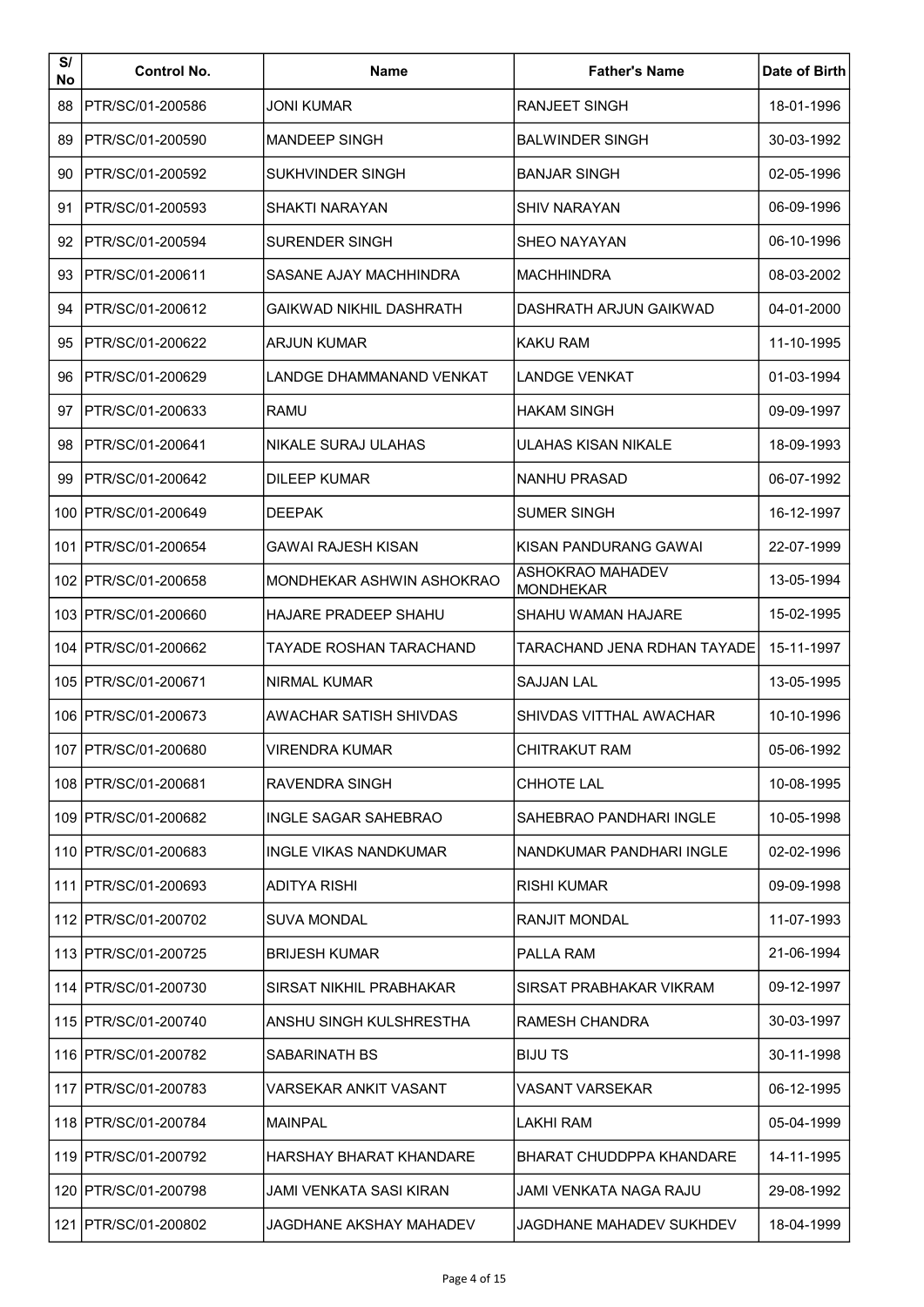| S/<br>No | <b>Control No.</b>                     | <b>Name</b>                            | <b>Father's Name</b>                 | Date of Birth |
|----------|----------------------------------------|----------------------------------------|--------------------------------------|---------------|
|          | <b>ESM-SC CATEGORY : MSW (PAINTER)</b> |                                        |                                      |               |
| 1        | PTR/ESM-SC/01-299501                   | <b>MADAN K</b>                         | <b>KRISHNAN</b>                      | 01-06-1981    |
|          | ST CATEGORY : MSW (PAINTER)            |                                        |                                      |               |
| 1        | PTR/ST/01-300007                       | <b>BAMBALE SANDIP NATHA</b>            | <b>NATHA</b>                         | 07-06-1995    |
| 2        | PTR/ST/01-300011                       | <b>THAKUR JAGDISH GANESH</b>           | <b>GANESH</b>                        | 11-01-1999    |
| 3        | PTR/ST/01-300016                       | <b>BHUJU MARNDI</b>                    | PRADHAN MARNDI                       | 14-06-1996    |
| 4        | PTR/ST/01-300037                       | SUNDAR MOHAN MURMU                     | <b>GANESWAR MURMU</b>                | 04-02-1994    |
| 5        | PTR/ST/01-300047                       | SANTOSH KUMAR MEENA                    | <b>AMAR SINGH</b>                    | 31-12-2001    |
| 6        | PTR/ST/01-300054                       | NIROJ KUMAR NAIK                       | <b>BIKARTTAN NAIK</b>                | 09-06-1995    |
| 7        | PTR/ST/01-300056                       | KUNAL KUMARE SANTOSH                   | SANTOSH KUMARE                       | 01-07-1995    |
| 8        | PTR/ST/01-300065                       | CHAUDHARI MANOJ KAUTIK                 | CHAUDHARI KAUTIK JHUGRAM             | 18-05-1994    |
| 9        | PTR/ST/01-300071                       | <b>DUBARAJ MAHALI</b>                  | CHAITANYA MAHALI                     | 12-04-1998    |
| 10       | PTR/ST/01-300085                       | PAWAN KUMAR MEENA                      | CHHOTE LAL MEENA                     | 04-07-1998    |
| 11       | PTR/ST/01-300088                       | <b>GODMALE AMOL RAJU</b>               | RAJU RAMKRUSHANA GODMALE             | 25-02-1994    |
| 12       | PTR/ST/01-300106                       | KUNAL HEMBRAM                          | <b>LATA HEMBRAM</b>                  | 01-03-1992    |
| 13       | PTR/ST/01-300116                       | N RAJU                                 | N LAXMAN                             | 07-06-1995    |
| 14       | PTR/ST/01-300130                       | NANNAWARE DEWANAND<br><b>SURYABHAN</b> | <b>SURYABHAN LAXMAN</b><br>NANNAWARE | 16-10-1994    |
| 15       | PTR/ST/01-300133                       | <b>GAVIT SHRIKANT RAJU</b>             | <b>RAJU</b>                          | 19-03-1999    |
| 16       | PTR/ST/01-300161                       | <b>BASEN HANSDAH</b>                   | PHATE HANSADAH                       | 05-05-1993    |
|          | <b>OBC CATEGORY : MSW (PAINTER)</b>    |                                        |                                      |               |
| 1        | PTR/OBC/01-400010                      | LOHOKAR AKSHAY GAJANAN                 | <b>GAJANAN KISAN LOHOKAR</b>         | 21-01-1994    |
| 2        | PTR/OBC/01-400012                      | KARRI VIJAYA KRISHNA                   | KARRI SURYA RAO                      | 12-06-1994    |
| 3        | PTR/OBC/01-400022                      | <b>BHOR AKSHAY RAMESH</b>              | <b>BHOR RAMESH BABURAO</b>           | 21-04-1994    |
| 4        | PTR/OBC/01-400024                      | <b>BAKHADE RUTVIK HEMANT</b>           | BAKHADE HEMANT BABARAO               | 31-08-2000    |
| 5        | PTR/OBC/01-400027                      | DHAVALE ANIKET NANASAHEB               | NANASAHEB                            | 15-02-2000    |
| 6        | PTR/OBC/01-400029                      | PATIL NITESH ASHOK                     | PATIL ASHOK DANGAL                   | 17-01-1995    |
| 7        | PTR/OBC/01-400036                      | SUNIL KUMAR RAI                        | <b>CHEKHUR RAI</b>                   | 15-05-1997    |
| 8        | PTR/OBC/01-400047                      | DINESH KUMAR GUPTA                     | DAYANAND GUPTA                       | 25-05-1996    |
| 9        | PTR/OBC/01-400052                      | <b>BRAJESH KUMAR</b>                   | <b>SUNAHARI LAL</b>                  | 11-07-2002    |
| 10       | PTR/OBC/01-400053                      | KAMAL KUMAR                            | <b>AJIT</b>                          | 24-06-1998    |
| 11       | PTR/OBC/01-400066                      | HIVARE SHIVKUMAR DIGAMBAR              | <b>DIGAMBAR HIVARE</b>               | 05-09-2001    |
| 12       | PTR/OBC/01-400068                      | JEEVAK.S                               | SASANKAN                             | 08-06-1997    |
| 13       | PTR/OBC/01-400074                      | KATHOLE AKASH SURESH                   | KATHOLE SURESH PANDURANG             | 14-04-1994    |
| 14       | PTR/OBC/01-400080                      | <b>BRIJESH YADAV</b>                   | RAMCHANDRA YADAV                     | 13-05-1998    |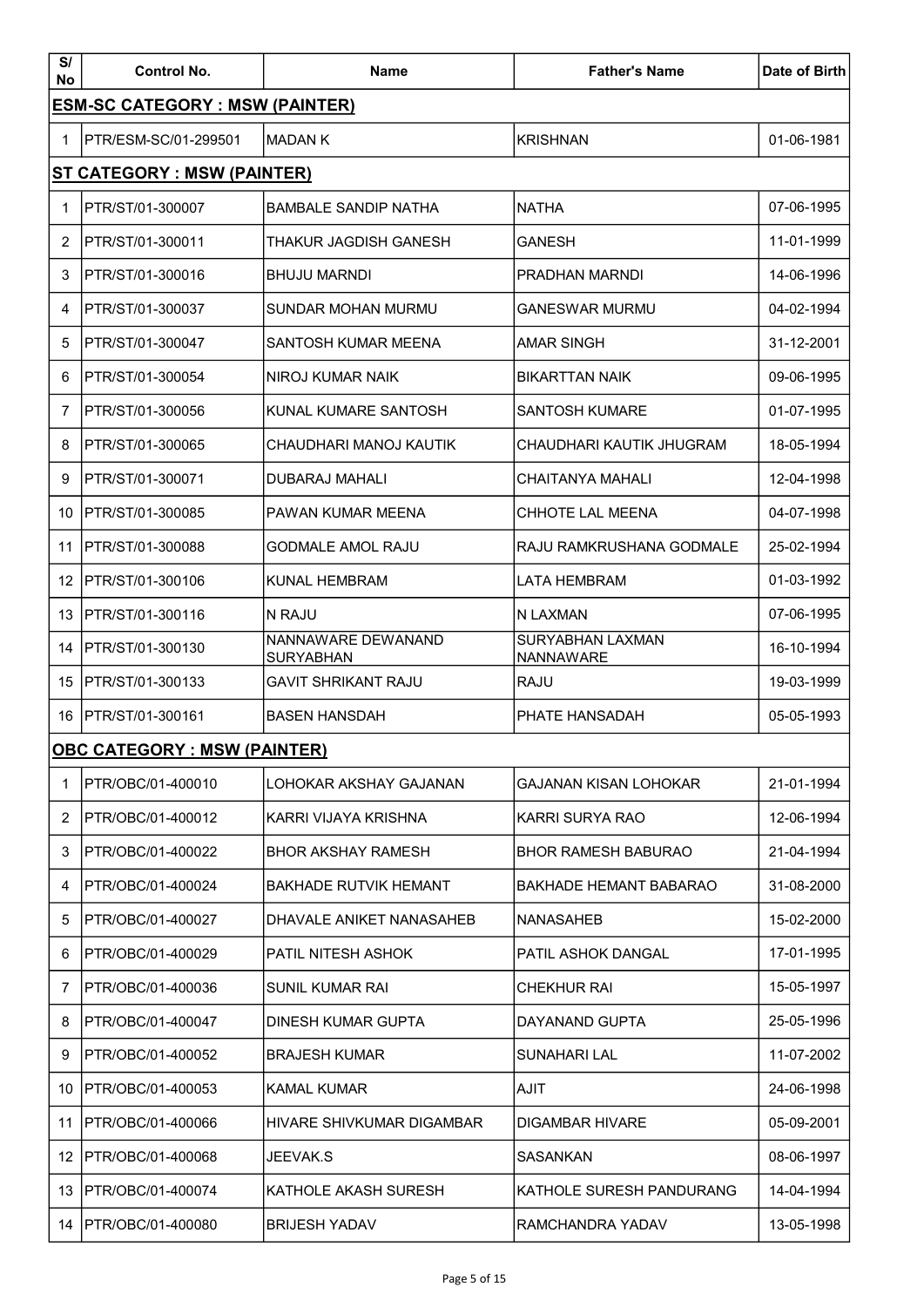| S/<br>No | <b>Control No.</b>        | <b>Name</b>                    | <b>Father's Name</b>                 | Date of Birth |
|----------|---------------------------|--------------------------------|--------------------------------------|---------------|
| 15       | PTR/OBC/01-400084         | <b>GOPAL</b>                   | <b>RAJENDER KUMAR</b>                | 03-05-1999    |
| 16       | PTR/OBC/01-400097         | <b>SHARWAN KUMAR</b>           | <b>RAJINDER KUMAR</b>                | 10-02-1998    |
| 17       | PTR/OBC/01-400103         | RAHUL VISHWAKARMA              | <b>PUTTI LAL</b>                     | 15-10-1996    |
| 18       | PTR/OBC/01-400104         | KAMBLE SHUBHAM WASUDEO         | <b>WASUDEO KAMBLE</b>                | 05-03-1999    |
| 19       | <b>IPTR/OBC/01-400105</b> | SHUBHAM DEVIDAS JAMBHULKAR     | DEVIDAS JAMBHULKAR                   | 01-08-1996    |
| 20       | PTR/OBC/01-400109         | ANKUR                          | <b>SUJAN SINGH</b>                   | 22-02-1999    |
| 21       | PTR/OBC/01-400117         | <b>HEMANT KUMAR</b>            | KRISHAN KUMAR                        | 05-05-1996    |
| 22       | IPTR/OBC/01-400124        | SHE BARKAT AB SADIK            | AB SADIK                             | 03-02-1995    |
| 23       | PTR/OBC/01-400128         | <b>PAPPU</b>                   | DAYA RAM                             | 20-08-1996    |
| 24       | IPTR/OBC/01-400133        | PINNINTI BHASKARA RAO          | PINNINTI APPARAO                     | 02-02-2000    |
| 25       | PTR/OBC/01-400142         | <b>ROHIT KUMAR</b>             | <b>BECHE LAL</b>                     | 01-02-1999    |
| 26       | PTR/OBC/01-400144         | <b>AJAJ HUSAIN</b>             | <b>HIDAYAT HUSAIN</b>                | 15-07-1995    |
| 27       | PTR/OBC/01-400148         | <b>VIVEK SAYAL</b>             | RAGHUVEER SINGH                      | 21-01-1996    |
| 28       | PTR/OBC/01-400149         | <b>SAURABH KUMAR</b>           | <b>RAM KUMAR</b>                     | 28-08-2000    |
| 29       | PTR/OBC/01-400151         | CHAVHAN RAMPAL DADARAO         | DADARAO MAROTI CHAVHAN               | 01-06-1998    |
| 30       | <b>IPTR/OBC/01-400156</b> | <b>ARPAN MAURYA</b>            | <b>MAHENDRA MAURYA</b>               | 19-07-1999    |
| 31       | PTR/OBC/01-400167         | <b>AKASH KUMAR</b>             | <b>MAHENDRA PAL</b>                  | 15-01-1996    |
| 32       | PTR/OBC/01-400169         | <b>MESHRAM TUSHAR SUNIL</b>    | SUNIL BISAN MESHRAM                  | 18-01-2001    |
| 33       | IPTR/OBC/01-400178        | VIJAY KUMAR RAI                | CHANDRAMA RAI                        | 08-07-2001    |
|          | 34   PTR/OBC/01-400181    | RAHUL CHINDHALORE              | RADHESHAM CHINDHALORE                | 09-01-1998    |
|          | 35 IPTR/OBC/01-400184     | <b>ANKIT</b>                   | <b>MURARI</b>                        | 18-06-1995    |
| 36       | PTR/OBC/01-400186         | WASANKAR VITTHAL DNYANDEO      | <b>DNYANDEO SAKHARAM</b><br>WASANKAR | 12-02-1999    |
| 37       | PTR/OBC/01-400188         | <b>ASHISH YADAV</b>            | <b>HARIPAL YADAV</b>                 | 05-08-1997    |
| 38       | <b>IPTR/OBC/01-400189</b> | SAWAN KUMAR                    | <b>DHARM PAL</b>                     | 09-05-1996    |
| 39       | PTR/OBC/01-400195         | THORAT PRATIK VINOD            | VINOD SHANKAR RAO THORAT             | 09-09-2002    |
| 40       | PTR/OBC/01-400199         | DAHAKE ATUL SHALIK             | SHALIK SHRAWAN DAHAKE                | 10-04-1996    |
| 41       | PTR/OBC/01-400203         | PAVAN KUMAR NISHAD             | RAMMANOHAR NISHAD                    | 02-07-1997    |
| 42       | PTR/OBC/01-400210         | SHARVAN KUMAR                  | <b>GAJRAJ PRASAD</b>                 | 22-09-1995    |
| 43.      | PTR/OBC/01-400222         | VIKRAM                         | <b>DESH RAJ</b>                      | 15-12-1999    |
| 44       | <b>IPTR/OBC/01-400223</b> | <b>MD GOUSUDDIN</b>            | <b>BURANUDDIN</b>                    | 01-06-1994    |
| 45       | PTR/OBC/01-400230         | <b>JEETU</b>                   | RAMESH CHANDRA                       | 05-04-2001    |
| 46       | PTR/OBC/01-400231         | <b>MANOJ KUMAR</b>             | <b>DILBAG</b>                        | 20-10-2000    |
| 47       | IPTR/OBC/01-400240        | <b>BANKAR ANANDA BHAUSAHEB</b> | <b>BANKAR BHAUSAEB</b>               | 19-11-1998    |
|          | 48   PTR/OBC/01-400241    | <b>ARJUN SAINI</b>             | <b>RAJESH KUMAR</b>                  | 20-12-2000    |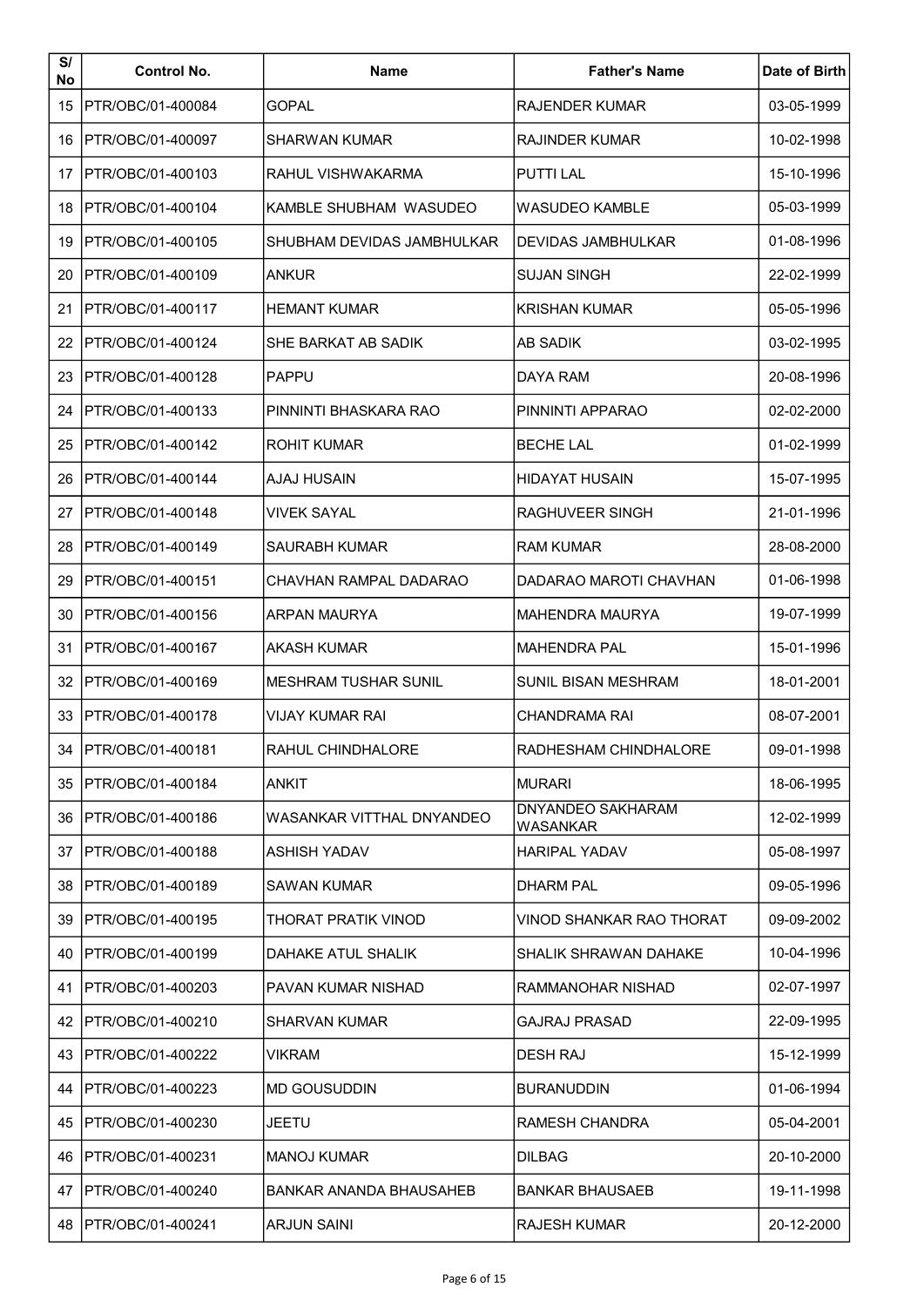| S/<br>No | <b>Control No.</b>        | <b>Name</b>               | <b>Father's Name</b>              | Date of Birth |
|----------|---------------------------|---------------------------|-----------------------------------|---------------|
| 49       | <b>IPTR/OBC/01-400247</b> | <b>ASHUTOSH</b>           | <b>JAI BHAGWAN</b>                | 25-07-1997    |
| 50       | PTR/OBC/01-400249         | KANHAIYA KUMAR            | <b>GORAKHNATH RAJBHAR</b>         | 01-07-1999    |
| 51       | PTR/OBC/01-400252         | <b>HANS RAJ</b>           | <b>MANGE RAM</b>                  | 12-11-1999    |
| 52       | <b>IPTR/OBC/01-400255</b> | RAMU VERMA                | <b>BHAGWAN DEEN</b>               | 15-04-2000    |
| 53       | PTR/OBC/01-400258         | KAI F SHIVAM BHARAT       | <b>BHARAT PRABHAKAR KALE</b>      | 17-04-1996    |
| 54       | IPTR/OBC/01-400277        | <b>SHIVAM KUMAR</b>       | <b>LOKESH KUMAR</b>               | 10-07-1995    |
| 55       | PTR/OBC/01-400278         | <b>SHASHANK VERMA</b>     | KARUNESH VERMA                    | 01-06-1997    |
| 56       | IPTR/OBC/01-400279        | BAVIRISETTI NARASINGA RAO | <b>BAVIRISETTI RAMBABU</b>        | 31-08-1998    |
| 57       | PTR/OBC/01-400281         | SONULKAR ANIRUDDHA DILIP  | DILIP KISANAJI SONULKAR           | 05-01-2001    |
| 58       | IPTR/OBC/01-400286        | RAKESH KUMAR SWAIN        | KULAMANI SWAIN                    | 08-04-1999    |
| 59       | PTR/OBC/01-400290         | <b>PEDAGADI RAJEEV</b>    | PEDAGADI APPALARAJU               | 10-06-1995    |
| 60       | PTR/OBC/01-400301         | SANJEEV                   | <b>ROSHAN LAL</b>                 | 03-03-1997    |
| 61       | IPTR/OBC/01-400315        | OMMI VARAPRASAD           | <b>OMMI SURI BABU</b>             | 30-05-1995    |
| 62       | PTR/OBC/01-400317         | AJAY KUMAR                | <b>RAMESH CHANDRA</b>             | 02-06-1997    |
| 63       | IPTR/OBC/01-400318        | ROHANE KALPESH TANAJI     | ROHANE TANAJI ANNA                | 02-04-1995    |
| 64       | PTR/OBC/01-400319         | <b>NEERAJ YADAV</b>       | <b>NAND LAL YADAV</b>             | 05-07-1997    |
| 65       | PTR/OBC/01-400320         | OMMI LOKESH KUMAR         | <b>OMMI SURI APPARAO</b>          | 13-03-1997    |
| 66       | PTR/OBC/01-400322         | <b>MAJJI NARENDRA</b>     | <b>MAJJI ESWARA RAO</b>           | 08-08-2000    |
| 67       | IPTR/OBC/01-400335        | VISHNU ROHINKAR           | <b>NIVARATI</b>                   | 11-06-1995    |
|          | 68   PTR/OBC/01-400348    | <b>ATUL SHARMA</b>        | <b>UMANATH SHARMA</b>             | 28-08-2000    |
| 69       | PTR/OBC/01-400354         | <b>SOHAN LAL</b>          | <b>PRITHVI SINGH</b>              | 10-12-1994    |
| 70       | <b>IPTR/OBC/01-400357</b> | <b>SUMIT KUMAR</b>        | DUNNI LAL                         | 06-04-1995    |
| 71       | PTR/OBC/01-400369         | VISHAL                    | VISHWANATH                        | 15-05-1997    |
| 72.      | IPTR/OBC/01-400377        | KAUSHAL CHANDRA CHAUHAN   | <b>CHHOTE LAL</b>                 | 08-09-1996    |
| 73       | PTR/OBC/01-400386         | KAPIL MAURYA              | <b>KAMLESH KUMAR</b>              | 26-05-1995    |
| 74       | IPTR/OBC/01-400387        | <b>LORIK YADAV</b>        | <b>SUCHIT YADAV</b>               | 05-07-1999    |
| 75       | PTR/OBC/01-400390         | GOPAL VITTHAL ASWAR       | VITTHAL RAMDAS ASWAR              | 03-09-1997    |
| 76       | PTR/OBC/01-400396         | VISHAL KUMAR              | <b>UDAYVEER SINGH</b>             | 05-02-1997    |
| 77       | PTR/OBC/01-400403         | THOSAR HARISH RAVINDRA    | RAVINDRA GANPAT THOSAR            | 24-12-1999    |
| 78       | IPTR/OBC/01-400407        | AKKIREDDY MANIKANTA       | AKKIREDDY VENKATA TRINADHA<br>RAO | 12-02-1998    |
| 79       | PTR/OBC/01-400408         | <b>BRIJESH KUMAR</b>      | <b>SHIV SHANKAR</b>               | 07-07-1995    |
| 80       | PTR/OBC/01-400409         | DHARMENDRA HALDKAR        | <b>SHIV KUMAR</b>                 | 11-12-1996    |
| 81       | IPTR/OBC/01-400411        | RAMJI MAHAJAN             | <b>ASHOK GUPTA</b>                | 15-06-1996    |
|          | 82   PTR/OBC/01-400431    | KAMDI JITENDRA DHANRAJ    | DHANRAJ KAMDI                     | 26-08-1996    |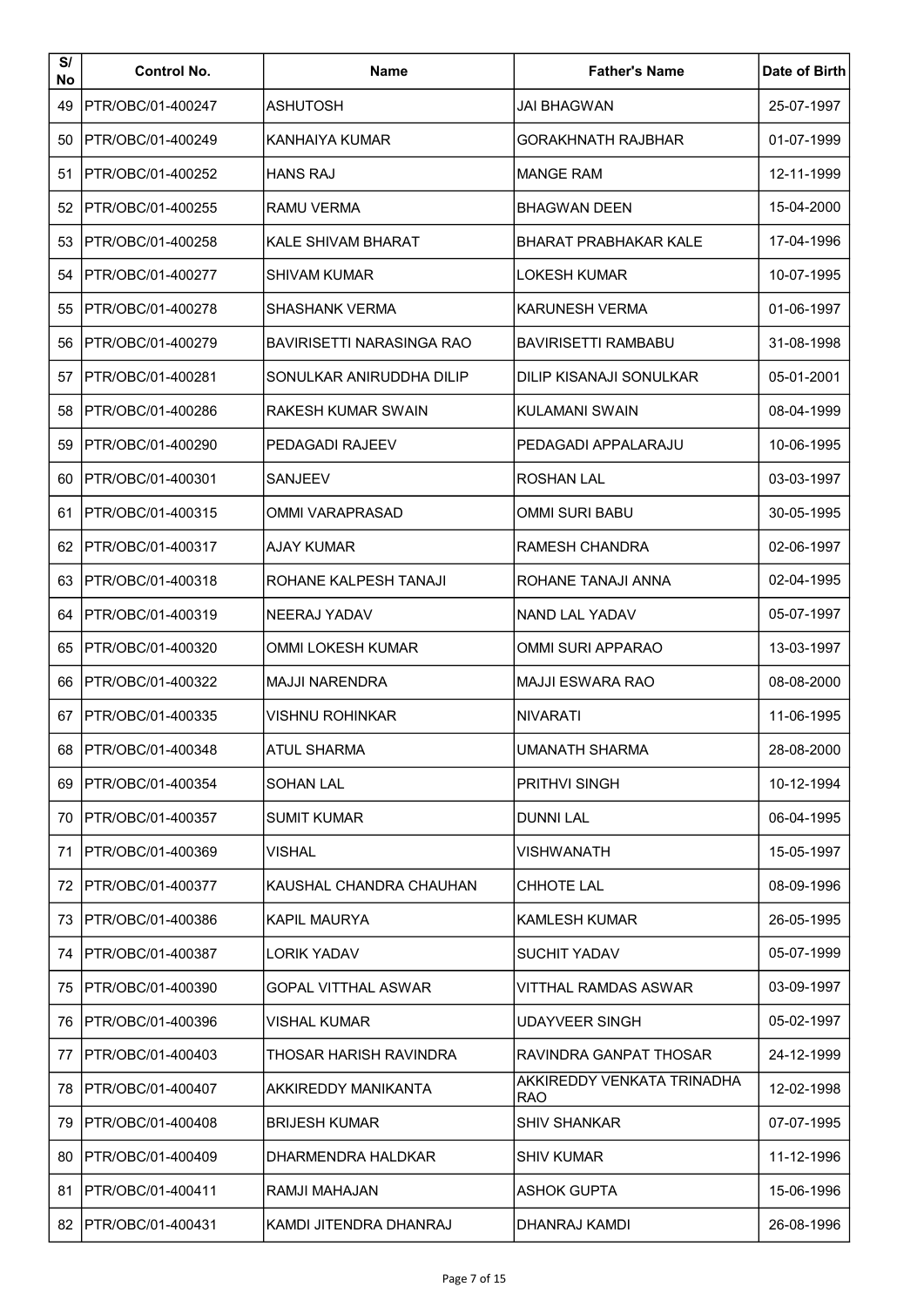| S/<br>No | <b>Control No.</b>        | <b>Name</b>                       | <b>Father's Name</b>                           | Date of Birth |
|----------|---------------------------|-----------------------------------|------------------------------------------------|---------------|
| 83       | PTR/OBC/01-400441         | YOGESH KUSHAWAHA                  | SHRIRAM KUSHAWAHA                              | 05-02-1999    |
| 84       | PTR/OBC/01-400457         | TIGHARE MAYUR SHRIKRUSHNA         | <b>SHRIKRUSHNA S TIGHARE</b>                   | 30-04-1996    |
| 85       | PTR/OBC/01-400473         | AMIT SHARMA                       | <b>MANOJ SHARMA</b>                            | 01-07-1997    |
| 86       | PTR/OBC/01-400481         | <b>SHIV SAUMYA</b>                | <b>OM PRAKASH</b>                              | 10-02-1998    |
| 87       | PTR/OBC/01-400498         | KHADATKAR SHUBHAM BANDUJI         | <b>BANDUJI KHADATKAR</b>                       | 16-06-2001    |
| 88       | PTR/OBC/01-400501         | <b>BHAGABAN PRADHAN</b>           | <b>BIRABARA PRADHAN</b>                        | 05-07-1995    |
| 89       | PTR/OBC/01-400502         | THORAT MAYUR SANTOSH              | SANTOSH                                        | 06-04-1996    |
| 90       | IPTR/OBC/01-400506        | <b>MOHIT</b>                      | GURNAM SINGH                                   | 23-04-1994    |
| 91       | PTR/OBC/01-400507         | <b>VISHAL</b>                     | <b>KAKA RAM</b>                                | 06-05-1997    |
| 92       | PTR/OBC/01-400518         | TELI BHUSHAN SOPAN                | <b>SOPAN</b>                                   | 11-09-1997    |
| 93       | PTR/OBC/01-400528         | <b>ANIL KUMAR</b>                 | <b>DHARAM PAL</b>                              | 04-08-1994    |
| 94       | PTR/OBC/01-400529         | <b>JOGI GANESH GORAKHNATH</b>     | <b>GORAKHNATH</b>                              | 25-08-1998    |
| 95       | PTR/OBC/01-400530         | <b>MOHIT</b>                      | <b>HARDEV</b>                                  | 22-12-1994    |
| 96       | PTR/OBC/01-400535         | <b>MOHIT</b>                      | <b>RAMPHAL</b>                                 | 25-03-1996    |
| 97       | <b>IPTR/OBC/01-400551</b> | ARBAZ SABIR MANIYAR               | SABIR YASIN MANIYAR                            | 21-10-2000    |
| 98       | PTR/OBC/01-400563         | <b>BHANDARKAR DINDAYAL TEJRAM</b> | <b>TEJRAM HARICHANDRA</b><br><b>BHANDARKAR</b> | 14-02-1994    |
| 99       | PTR/OBC/01-400566         | PARDEEP KUMAR                     | <b>BALJEET SINGH</b>                           | 14-01-1997    |
|          | 100   PTR/OBC/01-400577   | RAJEEV SAXENA                     | <b>MAHESH KUMAR SAXENA</b>                     | 01-07-1999    |
|          | 101   PTR/OBC/01-400592   | SOUMYA RANJAN SUTAR               | DHIRENDRA SUTAR                                | 21-02-2003    |
|          | 102   PTR/OBC/01-400594   | <b>SAURABH</b>                    | <b>SUNDAR LAL</b>                              | 15-08-1995    |
|          | 103 PTR/OBC/01-400620     | SHIBILI M                         | <b>BASHEER K H</b>                             | 31-05-1996    |
|          | 104   PTR/OBC/01-400622   | PAWAN KUMAR                       | RAM PRATAP                                     | 08-11-1995    |
|          | 105   PTR/OBC/01-400634   | <b>PATIL NILESH KAILAS</b>        | PATIL KAILAS KAUTIK                            | 21-05-1998    |
|          | 106 PTR/OBC/01-400636     | SUNIL KUMAR                       | <b>HEERA LAL</b>                               | 03-03-1996    |
|          | 107   PTR/OBC/01-400646   | SIRSAT SHUBHAM GAJANAN            | SIRSAT GAJANAN RAMARAO                         | 21-07-1999    |
|          | 108   PTR/OBC/01-400659   | BHANAK DATTA BALKRUSHNA           | <b>BALKRUSHNA KESHAVRAO</b><br><b>BHANAK</b>   | 04-10-1994    |
|          | 109 PTR/OBC/01-400664     | <b>RATHOD SUMIT SANTOSH</b>       | SANTOSH RATHOD                                 | 13-02-1998    |
|          | 110   PTR/OBC/01-400676   | GAVARA MAHESH                     | GAVARA NARASINGA RAO                           | 20-08-1999    |
|          | 111   PTR/OBC/01-400677   | GAVARA NAVEEN                     | GAVARA NAGESWARA RAO                           | 16-02-2000    |
|          | 112 PTR/OBC/01-400685     | ARVIND                            | <b>BALBIR SINGH</b>                            | 12-09-2001    |
|          | 113 PTR/OBC/01-400687     | SAURABH YADAV                     | RAM KUMAR                                      | 01-01-1996    |
|          | 114   PTR/OBC/01-400726   | <b>DURGE VITTHAL TRYAMBAK</b>     | <b>DURGE TRYAMBAK GOVIND</b>                   | 21-02-1996    |
|          | 115   PTR/OBC/01-400729   | TAKESHWAR PRASAD                  | GAIND LAL                                      | 01-12-1999    |
|          | 116   PTR/OBC/01-400732   | <b>RAVINDER</b>                   | <b>SHOBHA RAM</b>                              | 07-02-1999    |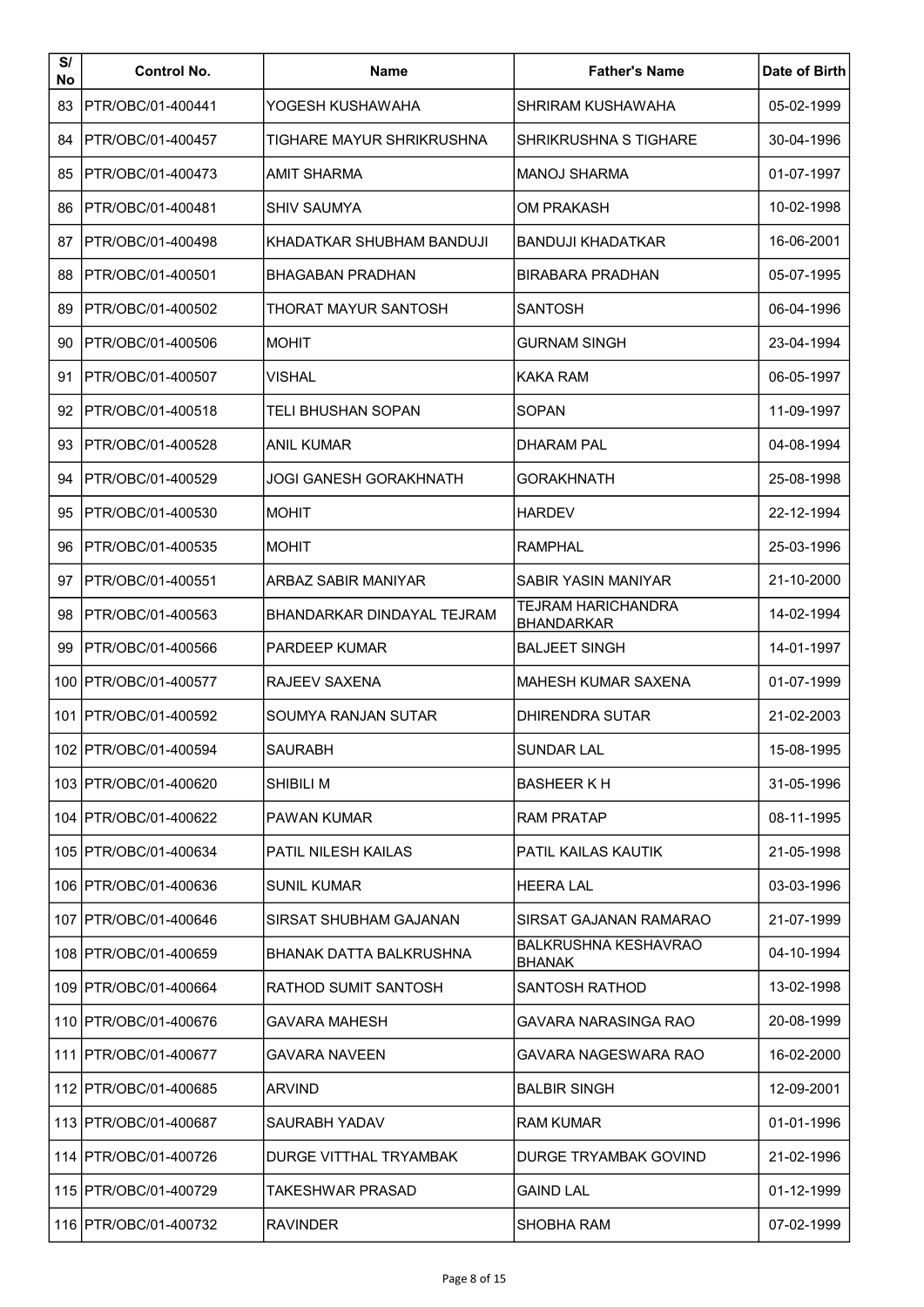| S/<br>No | <b>Control No.</b>      | <b>Name</b>                                 | <b>Father's Name</b>                          | Date of Birth |
|----------|-------------------------|---------------------------------------------|-----------------------------------------------|---------------|
|          | 117 PTR/OBC/01-400736   | <b>DHARMENDER SINGH</b>                     | <b>SUNDER LAL</b>                             | 02-01-1995    |
|          | 118   PTR/OBC/01-400739 | PHARANDE ASHISH SURESH                      | PHARANDE SURESH<br><b>DNYANESHWAR</b>         | 28-05-1995    |
|          | 119   PTR/OBC/01-400740 | SAHIL                                       | RAMESH KUMAR                                  | 10-03-2001    |
|          | 120 IPTR/OBC/01-400743  | THALAL LOKESH KUNDLIK                       | NATTHU THALAL KUNDLIK                         | 03-06-1996    |
|          | 121   PTR/OBC/01-400745 | <b>SURISETTI SURESH</b>                     | <b>SURISETTI APPARAO</b>                      | 03-06-2003    |
|          | 122 IPTR/OBC/01-400775  | DHULE RAHUL RAMDAS                          | RAMDAS                                        | 10-12-1999    |
|          | 123   PTR/OBC/01-400790 | <b>RAVI KANT</b>                            | <b>DHARAM CHAND</b>                           | 16-03-1995    |
|          | 124 IPTR/OBC/01-400795  | <b>MAHENDRA SINGH SAINI</b>                 | ANANDI LAL SAINI                              | 10-10-1994    |
|          | 125 PTR/OBC/01-400832   | <b>SAHIL</b>                                | <b>KRISHAN</b>                                | 08-01-1999    |
|          | 126 PTR/OBC/01-400835   | OMMI NAVEEN KUMAR                           | OMMI APPALASWAMY                              | 10-11-1999    |
|          | 127   PTR/OBC/01-400840 | <b>PAILA NARESH</b>                         | PAILA KANAKARAJU                              | 26-06-1996    |
|          | 128   PTR/OBC/01-400841 | <b>ARMAN KHAN</b>                           | <b>NAZIR KHAN</b>                             | 10-03-1997    |
|          | 129 IPTR/OBC/01-400846  | <b>DADI DILEEP</b>                          | <b>DADI VENKATARAO</b>                        | 17-03-2002    |
|          | 130   PTR/OBC/01-400851 | AJAY KUMAR VISHWKARMA                       | JAIRAM                                        | 30-06-1999    |
|          | 131   PTR/OBC/01-400852 | RAGHUVENDRA KUMAR                           | <b>PREM KUMAR</b>                             | 17-03-1998    |
|          | 132   PTR/OBC/01-400857 | <b>NILESH KUMAR PAL</b>                     | <b>BHULLAN PRASAD</b>                         | 12-03-2001    |
|          | 133 PTR/OBC/01-400869   | <b>PADEWAR TUSHAR</b><br><b>DNYANESHWAR</b> | DNYANESHWAR GANU PADEWAR                      | 17-02-1998    |
|          | 134   PTR/OBC/01-400882 | <b>GOPAL</b>                                | <b>RAJENDER KUMAR</b>                         | 03-05-1999    |
|          | 135 PTR/OBC/01-400887   | KUNCHAM SIVA KUMAR                          | KUNCHAM APPA RAO                              | 31-03-1997    |
|          | 136   PTR/OBC/01-400889 | DUTE SHIVSHANKAR ASHOK                      | <b>ASHOK SHRIRAM DUTE</b>                     | 22-05-1995    |
|          | 137   PTR/OBC/01-400913 | DINESH KUSHWAHA                             | GANGA RAM KUSHWAHA                            | 20-10-2001    |
|          | 138 IPTR/OBC/01-400918  | KRISHAN KUMAR                               | MAN SINGH                                     | 17-07-1995    |
|          | 139   PTR/OBC/01-400920 | ROHIT KUMAR GAUR                            | RAJESH KUMAR GAUR                             | 18-12-1998    |
|          | 140 IPTR/OBC/01-400939  | <b>KUNAL</b>                                | <b>NAFE SINGH</b>                             | 08-05-1995    |
|          | 141   PTR/OBC/01-400940 | KARUKONDA MOHAN KRISHNA                     | KARUKONDA SOMU NAIDU                          | 12-05-2000    |
|          | 142 IPTR/OBC/01-400941  | TATHE SACHIN BALU                           | BALU TATHE                                    | 02-07-1998    |
|          | 143 PTR/OBC/01-400950   | GARUDKAR AJAY DNYANESHWAR                   | <b>GARUDKAR DNYANESHWAR</b><br><b>RAJARAM</b> | 27-05-2000    |
|          | 144   PTR/OBC/01-400954 | AMAN                                        | LILU RAM                                      | 07-04-1994    |
|          | 145   PTR/OBC/01-400955 | <b>BURGHATE SURAJ VILASRAO</b>              | VILASRAO                                      | 28-01-1998    |
|          | 146 PTR/OBC/01-400991   | DHARMARAJ MAHENDRA MAHAJAN                  | MAHENDRA ONKAR MAHAJAN                        | 01-01-1997    |
|          | 147   PTR/OBC/01-401002 | SATENDRA                                    | SURAJ SINGH                                   | 15-09-1999    |
|          | 148   PTR/OBC/01-401006 | <b>TARONE ROHIT SANTOSH</b>                 | TARONE SANTOSH KHUSHAL                        | 18-12-1996    |
|          | 149 PTR/OBC/01-401008   | ABHINAY NISHAD                              | RAMESH CHANDRA NISHAD                         | 09-10-1997    |
|          | 150   PTR/OBC/01-401015 | KOTNI NARENDRA KUMAR                        | KOTNI APPARAO                                 | 24-03-2001    |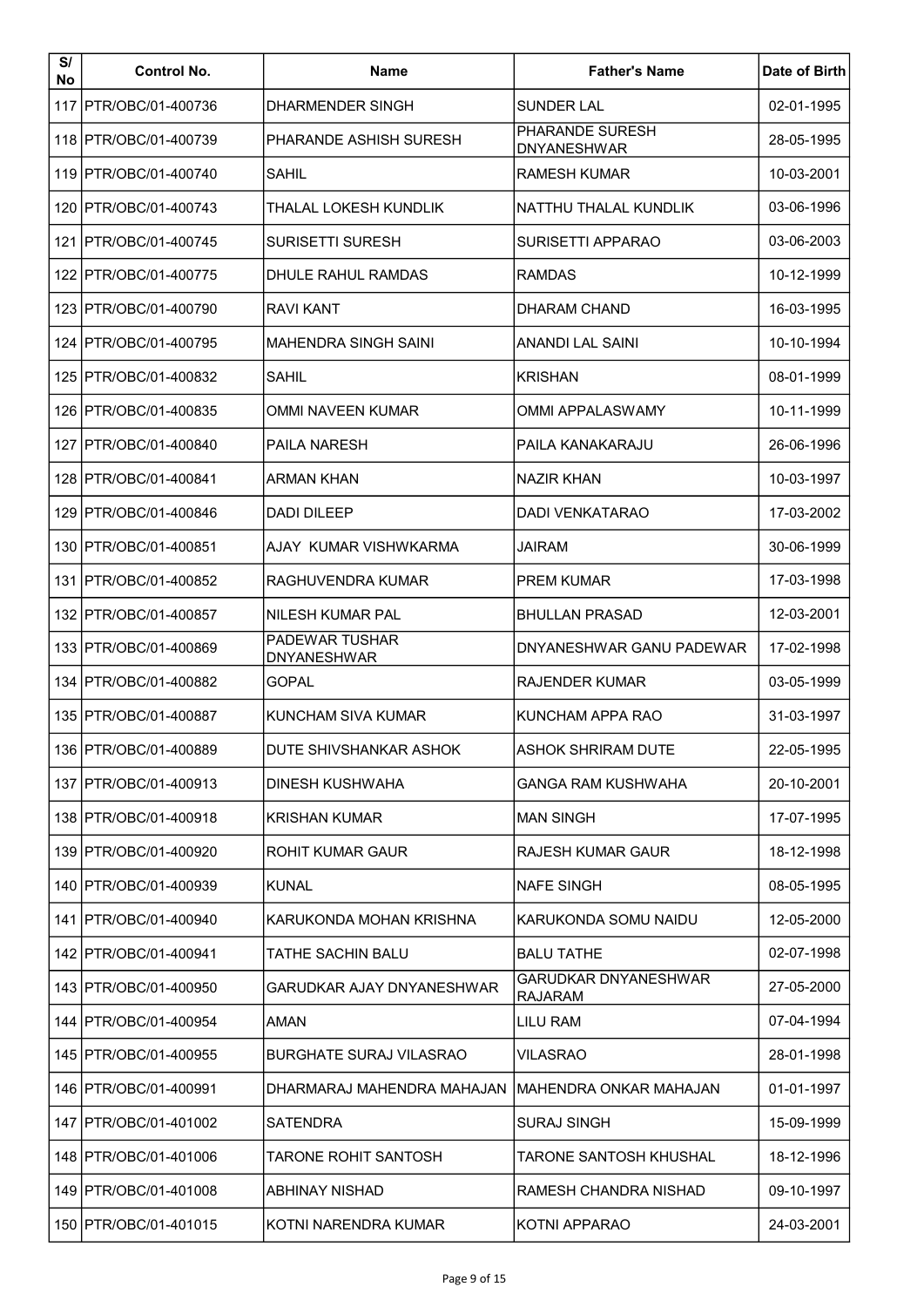| S/<br>No | <b>Control No.</b>      | <b>Name</b>                                    | <b>Father's Name</b>      | Date of Birth |
|----------|-------------------------|------------------------------------------------|---------------------------|---------------|
|          | 151 PTR/OBC/01-401016   | SHRAVAN KUMAR MAVRYA                           | RAMKAMAL MAURYA           | 22-10-1997    |
|          | 152   PTR/OBC/01-401019 | SALAPU SAIKIRAN                                | SALAPU SURIBABU           | 12-09-2000    |
|          | 153   PTR/OBC/01-401027 | <b>ANKUR GUPTA</b>                             | <b>RAJ KUMAR GUPTA</b>    | 23-09-1994    |
|          | 154   PTR/OBC/01-401039 | <b>BISEN BHUYENDRA HIRACHAND</b>               | <b>HIRACHAND</b>          | 29-11-1995    |
|          | 155 PTR/OBC/01-401046   | <b>GAGAN DEEP SINGH</b>                        | LAKHMIR SINGH             | 28-02-2001    |
|          | 156 PTR/OBC/01-401059   | NISHTHA SHARAN                                 | PITAMBER                  | 15-02-1998    |
|          | 157   PTR/OBC/01-401063 | RAHILE DOMESHWAR RAJKUMAR                      | RAHILE RAJKUMAR RATIRAM   | 03-05-1998    |
|          | 158 IPTR/OBC/01-401064  | GOLTHI JAYAVARDHAN                             | GOLTHI ANANDA RAO         | 10-06-2001    |
|          | 159 PTR/OBC/01-401066   | NARENDRA BAHADUR                               | <b>GANGA PRASAD PAL</b>   | 03-06-1997    |
|          | 160 IPTR/OBC/01-401085  | DODDI SIVAKRISHNA                              | DODDI DEVUDU              | 07-03-1995    |
|          | 161   PTR/OBC/01-401087 | <b>AKASH SANGEKAR</b>                          | <b>BABANRO SANGEKAR</b>   | 05-12-1996    |
|          | 162   PTR/OBC/01-401098 | <b>BHAL SINGH</b>                              | <b>SAJJAN KUMAR</b>       | 12-09-1994    |
|          | 163 IPTR/OBC/01-401100  | GAJANAN MUNDE                                  | SAMBHAJI MUNDE            | 19-06-2000    |
|          | 164   PTR/OBC/01-401108 | <b>MUNASA PRASAD</b>                           | <b>MUNASA CHINNA RAO</b>  | 15-07-1994    |
|          | 165   PTR/OBC/01-401118 | <b>GANISETTY RAMESH</b>                        | G VENKATA SATYA RAO       | 12-08-1996    |
|          | 166   PTR/OBC/01-401136 | <b>OLOKAR GAURAV RAMHARI</b>                   | RAMHARI SUKHDEORAO OLOKAR | 16-12-1997    |
|          | 167   PTR/OBC/01-401143 | <b>HABID ALI</b>                               | ANSARVALI                 | 27-06-1995    |
|          | 168   PTR/OBC/01-401146 | <b>RISHI KUMAR</b>                             | <b>SAHAJ RAM</b>          | 15-09-1998    |
|          | 169 IPTR/OBC/01-401153  | <b>BIJENDRA YADAV</b>                          | <b>MANIRAM YADAV</b>      | 01-01-1999    |
|          | 170   PTR/OBC/01-401156 | <b>SUSHIL KUMAR</b>                            | <b>BADLU PRASAD</b>       | 05-07-1997    |
|          | 171   PTR/OBC/01-401162 | PATIL AJAY RAJENDRA                            | RAJENDRA MAHARU PATIL     | 01-12-2000    |
|          | 172 IPTR/OBC/01-401163  | ANWAR KHAN                                     | RAJPAL                    | 28-12-2000    |
|          | 173   PTR/OBC/01-401170 | <b>GAGANDEEP SINGH</b>                         | LILU RAM                  | 17-12-1995    |
|          | 174 PTR/OBC/01-401179   | DUBUKWAD VII AS SAYYAJI                        | <b>DUBUKWAD SAYYAJI</b>   | 03-06-1994    |
|          | 175   PTR/OBC/01-401181 | SUBHAM YADAV                                   | RAJKUMAR YADAV            | 21-08-1998    |
|          | 176 IPTR/OBC/01-401193  | SULTAAN SINGH                                  | RAMDAS                    | 10-07-1995    |
|          | 177   PTR/OBC/01-401203 | <b>DEWANAND KRISHNA</b><br><b>CHICHAMALKAR</b> | KRISHNA CHICHAMALKAR      | 18-09-1997    |
|          | 178   PTR/OBC/01-401214 | FEND MAHADEO BALKRUSHNA                        | BALKRUSHNA DNYANDEO FEND  | 25-12-2000    |
|          | 179   PTR/OBC/01-401215 | KOMATI TEJASAI                                 | KOMATI SANYASI RAO        | 12-10-1999    |
|          | 180   PTR/OBC/01-401221 | DASARI NAGA MAHESWAR RAO                       | DASARI LAKSHMANA          | 13-10-1999    |
|          | 181 IPTR/OBC/01-401235  | <b>KHUSHVENDRA</b>                             | HARI PAL SINGH            | 03-07-1996    |
|          | 182   PTR/OBC/01-401242 | <b>ANEES AHMAD</b>                             | RASHEED AHMAD             | 21-10-1998    |
|          | 183 PTR/OBC/01-401257   | SUKHRAJ SINGH                                  | PALWINDER SINGH           | 05-11-1996    |
|          | 184   PTR/OBC/01-401258 | <b>RINKU</b>                                   | <b>JASWANT SINGH</b>      | 18-09-1998    |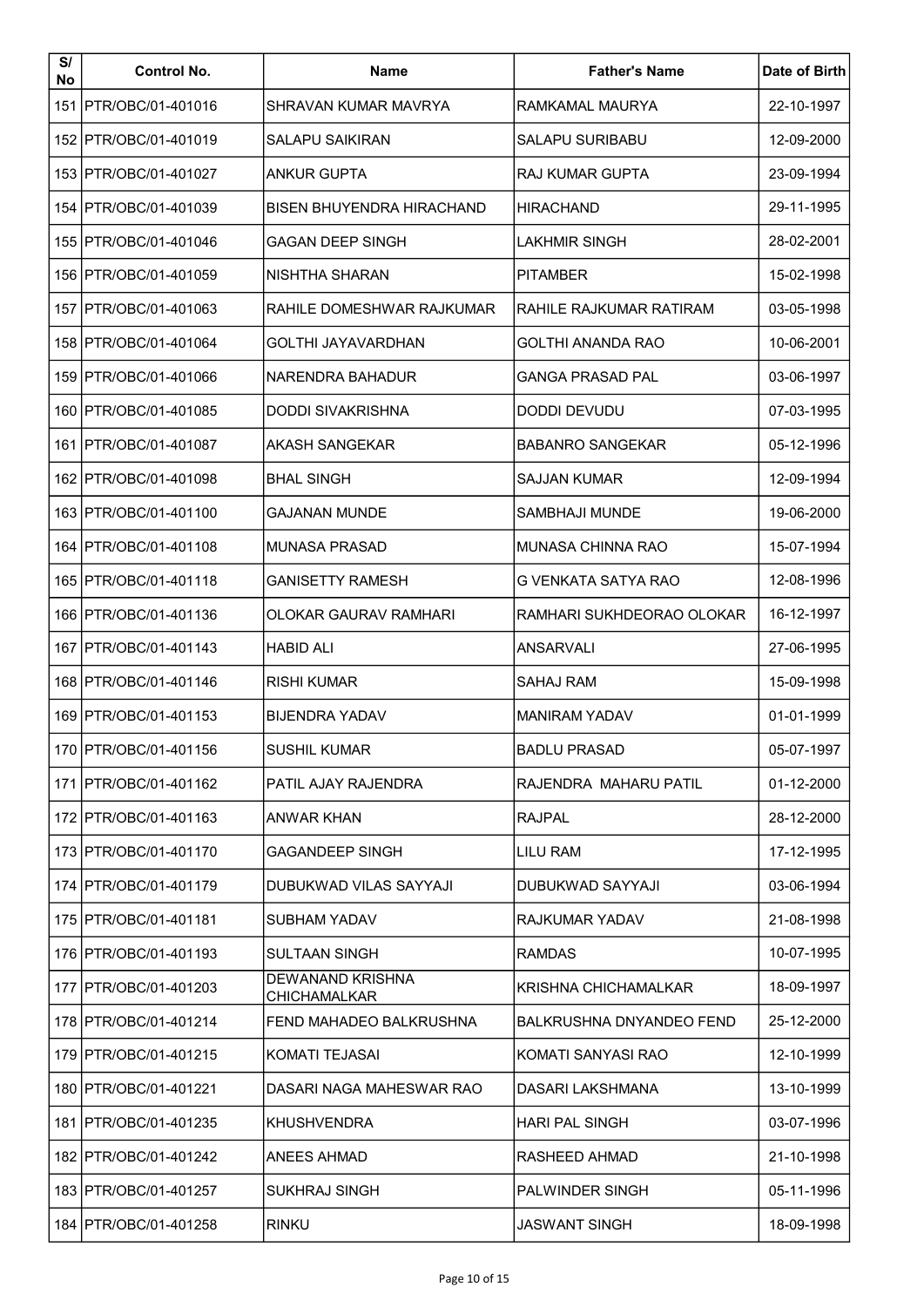| S/<br>No | <b>Control No.</b>      | <b>Name</b>                                  | <b>Father's Name</b>                          | Date of Birth |
|----------|-------------------------|----------------------------------------------|-----------------------------------------------|---------------|
|          | 185   PTR/OBC/01-401271 | UNHALE AKASH SANTOSH                         | SANTOSH WAMAN UNHALE                          | 07-09-2001    |
|          | 186   PTR/OBC/01-401276 | <b>BHAGADKAR SACHIN</b><br><b>RAMCHANDRA</b> | <b>BHAGADKAR RAMCHANDRA</b><br><b>DAYARAM</b> | 26-04-1997    |
|          | 187   PTR/OBC/01-401281 | <b>DINESH</b>                                | SURENDER SINGH                                | 29-01-1999    |
|          | 188   PTR/OBC/01-401291 | VIJAY KUMAR                                  | VASUDEV                                       | 13-06-1999    |
|          | 189 PTR/OBC/01-401294   | <b>MANDA SAIKUMAR</b>                        | MANDA YADAIAH                                 | 08-07-1996    |
|          | 190 PTR/OBC/01-401306   | <b>AJAY KUMAR</b>                            | <b>SATISH CHANDRA</b>                         | 19-12-1996    |
|          | 191   PTR/OBC/01-401315 | KANDALKAR PRAVIN SOPAN                       | <b>SOPAN</b>                                  | 20-08-1997    |
|          | 192   PTR/OBC/01-401319 | <b>ANAND RAJAK</b>                           | <b>KAMLESH RAJAK</b>                          | 25-11-1997    |
|          | 193   PTR/OBC/01-401330 | SINKAR HEMANT ASHOKRAO                       | ASHOKRAO GOVINDRAO SINKAR                     | 02-07-1997    |
|          | 194   PTR/OBC/01-401332 | <b>RAVI</b>                                  | RAJ KUMAR                                     | 18-10-1994    |
|          | 195 PTR/OBC/01-401335   | KATKAMWAD OMSAI KESHAV                       | <b>KESHAV KATKAMWAD</b>                       | 01-04-1997    |
|          | 196   PTR/OBC/01-401349 | <b>MANJEET KUMAR</b>                         | <b>KABUL SINGH</b>                            | 11-04-1997    |
|          | 197   PTR/OBC/01-401353 | <b>PARAMJEET</b>                             | <b>BALJEET SINGH</b>                          | 20-12-1998    |
|          | 198   PTR/OBC/01-401355 | AJAY SHANKAR GUPTA                           | RAMPATI GUPTA                                 | 12-10-1998    |
|          | 199   PTR/OBC/01-401367 | NITISH KUMAR BHARDWAJ                        | <b>GORAKH NATH RAM</b>                        | 14-04-1997    |
|          | 200 IPTR/OBC/01-401368  | HABAD SWAPNIL DILIPRAO                       | DILIPRAO HABAD                                | 06-05-1996    |
|          | 201   PTR/OBC/01-401369 | VIKAS                                        | JAI SINGH                                     | 28-03-1998    |
|          | 202   PTR/OBC/01-401381 | <b>MOHD MASHARIB</b>                         | <b>MOHD SHAMEEM</b>                           | 16-07-2000    |
|          | 203   PTR/OBC/01-401384 | SURYA PRATAP MAURYA                          | RADHE SHYAM                                   | 04-04-1996    |
|          | 204 PTR/OBC/01-401398   | <b>SURESH</b>                                | <b>HANSRAJ</b>                                | 01-09-1999    |
|          | 205   PTR/OBC/01-401405 | GUPTA VISHAL KAPURCHAND                      | KAPURCHAND GUPTA                              | 13-09-1998    |
|          | 206   PTR/OBC/01-401412 | OM CHANDRA WAKAR                             | OM PRAKASH VISHWA KARMA                       | 01-01-1997    |
|          | 207   PTR/OBC/01-401417 | <b>NITIN YADAV</b>                           | RAKESH KUMAR YADAV                            | 25-08-1995    |
|          | 208   PTR/OBC/01-401424 | KHARDE MAHESH RAMESH                         | KHARDE RAMESH ASARAM                          | 03-01-1995    |
|          | 209   PTR/OBC/01-401427 | ARUN KUMAR                                   | RANJEET SINGH                                 | 10-07-1998    |
|          | 210   PTR/OBC/01-401436 | WAGH YOGESH DINKAR                           | DINKAR MAHADEO WAGH                           | 28-12-2000    |
|          | 211 IPTR/OBC/01-401446  | NAURANG KUMAR                                | RAM BHAROSE                                   | 01-04-1998    |
|          | 212   PTR/OBC/01-401450 | KHUTEMATE AJAY PRAKASH                       | PRAKASH NARSU KHUTEMATE                       | 01-10-1999    |
|          | 213   PTR/OBC/01-401451 | <b>MOHD FAIZAN</b>                           | <b>MOHD SALEEM</b>                            | 16-08-1998    |
|          | 214   PTR/OBC/01-401452 | GHUMALWAD DAOORAMA                           | GHUMALWAD RAMA NAGA                           | 16-02-1994    |
|          | 215   PTR/OBC/01-401456 | V NARESH                                     | V CHENNAIAH                                   | 10-04-1995    |
|          | 216   PTR/OBC/01-401473 | <b>SONU KUMAR</b>                            | JAGDISH KUMAR                                 | 15-09-1999    |
|          | 217   PTR/OBC/01-401483 | GAVARA BHANUPRAKASH                          | GAVARA NARISINGA RAO                          | 25-05-2000    |
|          | 218   PTR/OBC/01-401484 | SHUBHAM VISHWAKARMA                          | <b>MANMOJI VISHWAKARMA</b>                    | 22-12-1997    |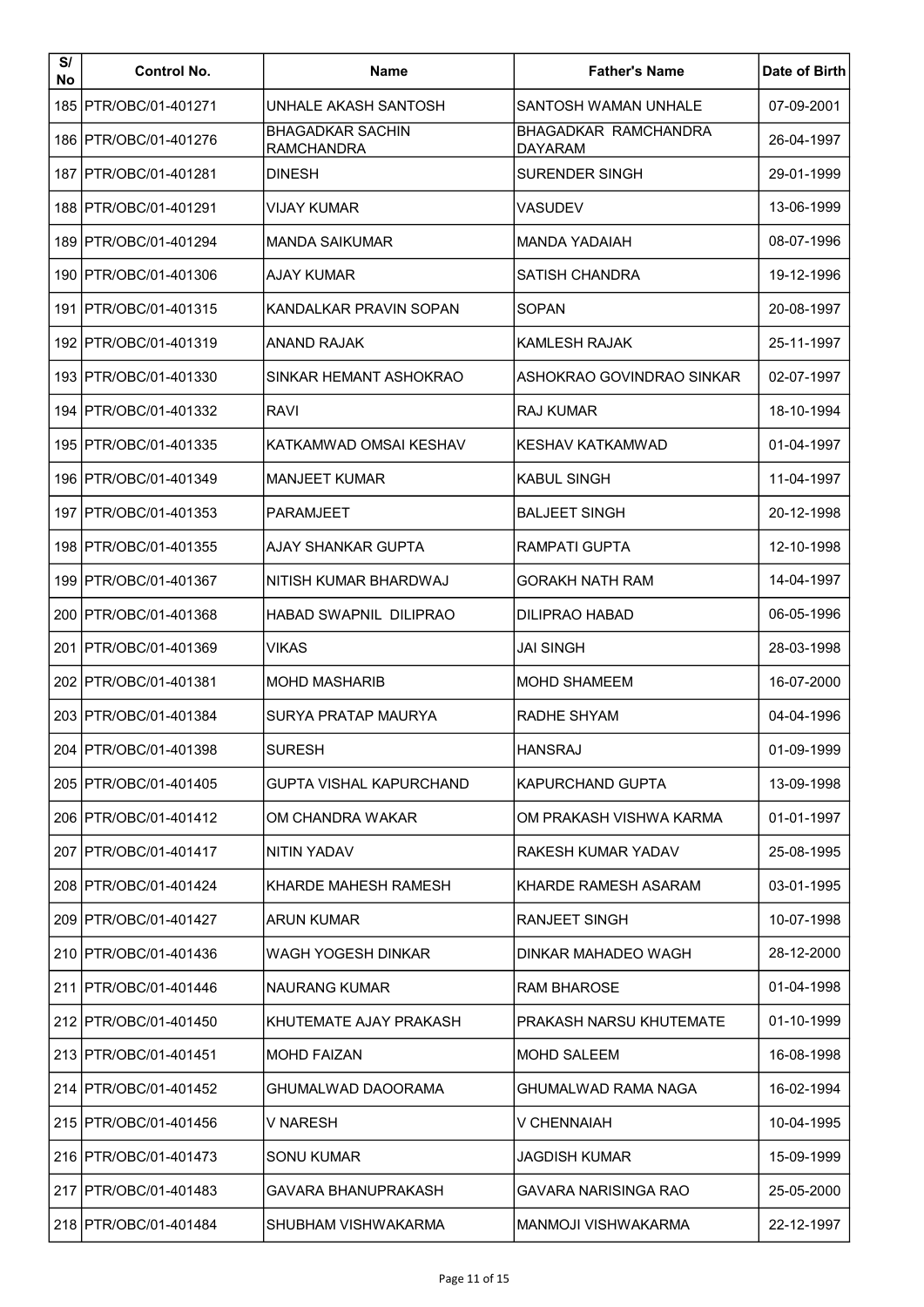| S/<br>No | <b>Control No.</b>      | <b>Name</b>                  | <b>Father's Name</b>      | Date of Birth |
|----------|-------------------------|------------------------------|---------------------------|---------------|
|          | 219 PTR/OBC/01-401485   | MANJIT YADAV                 | <b>GRISH CHAND YADAV</b>  | 01-08-1995    |
|          | 220   PTR/OBC/01-401491 | <b>GUNDASU MAHESH</b>        | <b>GUNDASU PYDIRAJU</b>   | 06-07-2000    |
|          | 221   PTR/OBC/01-401521 | GHANMODE AKASH DHONDU        | <b>GHANMODE DHONDU</b>    | 01-07-2001    |
|          | 222 PTR/OBC/01-401527   | SANJAY KUMAR                 | <b>PRITHVI SINGH</b>      | 15-03-1994    |
|          | 223 PTR/OBC/01-401534   | NACHANKAR ABHIJIT DASHARATH  | DASHARATH MANIK NACHANKAR | 08-03-1997    |
|          | 224   PTR/OBC/01-401539 | MULAGAPAKA RAMAKRISHNA       | MULAGAPAKA CHINNARAO      | 28-07-1999    |
|          | 225   PTR/OBC/01-401565 | <b>RAKESH</b>                | <b>BHIM SINGH SAINI</b>   | 16-09-1996    |
|          | 226 IPTR/OBC/01-401589  | DESHMUKH AKASH PRAKASH       | PRAKASH SHRAWAN DESHMUKH  | 14-11-1999    |
|          | 227   PTR/OBC/01-401591 | DIPENDRA YADAV               | SUBA SINGH                | 11-09-2002    |
|          | 228 IPTR/OBC/01-401597  | <b>PAWAN KUMAR</b>           | CHET RAM                  | 10-03-1996    |
|          | 229   PTR/OBC/01-401605 | YOGENDRA KUMAR               | <b>VISHRAM SINGH</b>      | 13-09-2000    |
|          | 230   PTR/OBC/01-401606 | <b>AKASH KUMAR</b>           | <b>RAM DULARE</b>         | 18-07-1995    |
|          | 231   PTR/OBC/01-401615 | GUPTA NAGENDRA RAGHUNATH     | GUPTA RAGHUNATH RAMLAL    | 01-12-1998    |
|          | 232   PTR/OBC/01-401622 | <b>ITHI SATEESH</b>          | ITHI CHINNODU             | 02-02-1998    |
|          | 233   PTR/OBC/01-401630 | GAVARA PAVAN KUMAR           | GAVARA SWAMINAIDU         | 25-06-1998    |
|          | 234   PTR/OBC/01-401650 | <b>NARENDER</b>              | <b>HARI CHAND</b>         | 12-07-1996    |
|          | 235   PTR/OBC/01-401657 | <b>MADAKA RAVI</b>           | <b>MADAKA CHINNARAO</b>   | 09-05-1997    |
|          | 236 PTR/OBC/01-401660   | RAMASHANKAR YADAV            | LAXMI NARAYAN             | 12-10-1997    |
|          | 237 IPTR/OBC/01-401661  | YASHVANT SINGH               | BAIJNATH SINGH            | 12-02-2002    |
|          | 238 PTR/OBC/01-401669   | SATYAM SAVITA                | AMBIKA PRASAD SAVITA      | 11-04-1995    |
|          | 239   PTR/OBC/01-401670 | <b>JATIN SAINI</b>           | <b>RAMESH KUMAR</b>       | 15-09-2000    |
|          | 240   PTR/OBC/01-401671 | DESHMUKH HARSHAD BHAGWAN     | BHAGWAN SHRAWAN DESHMUKH  | 05-06-2000    |
|          | 241   PTR/OBC/01-401678 | ROHIT PATEL                  | <b>ARVIND KUMAR</b>       | 07-10-2000    |
|          | 242 IPTR/OBC/01-401718  | NAVEEN KUMAR                 | <b>VIJAY SINGH</b>        | 24-04-1998    |
|          | 243 PTR/OBC/01-401725   | SHANKAR                      | RADHE SHYAM               | 13-06-1999    |
|          | 244   PTR/OBC/01-401752 | <b>CHANDRA SHEKHAR</b>       | <b>RAM AUTAR</b>          | 08-08-1996    |
|          | 245   PTR/OBC/01-401753 | <b>AMAN KUMAR</b>            | RISHI PAL                 | 23-08-1999    |
|          | 246 IPTR/OBC/01-401762  | <b>GURPAL SAINI</b>          | RAMESH KUMAR              | 19-04-1998    |
|          | 247 IPTR/OBC/01-401763  | JAI PRAKASH YADAV            | BHARAT YADAV              | 05-06-1995    |
|          | 248   PTR/OBC/01-401772 | ANKIT                        | JAIPAL                    | 12-10-1998    |
|          | 249   PTR/OBC/01-401782 | PAL PURVANCHAL RAJNATH       | RAJNATH                   | 15-01-1998    |
|          | 250   PTR/OBC/01-401788 | <b>MAHALE PRABHAKAR NANA</b> | NANA                      | 15-05-1997    |
|          | 251   PTR/OBC/01-401792 | <b>BHAWANE MAYUR SUNIL</b>   | SUNIL GAJANAN BHAWANE     | 22-02-2000    |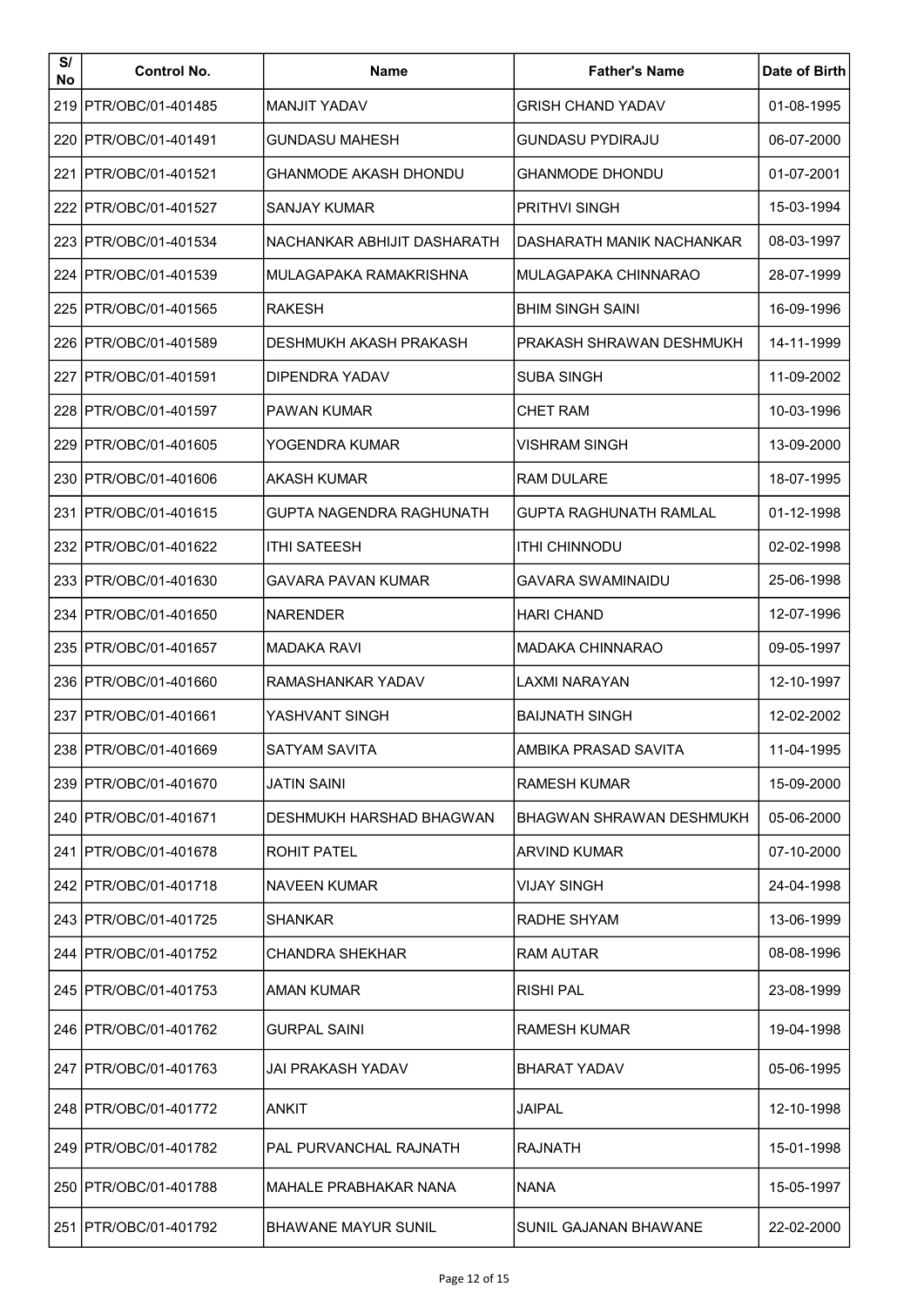| S/<br>No | <b>Control No.</b>      | <b>Name</b>                  | <b>Father's Name</b>              | Date of Birth |
|----------|-------------------------|------------------------------|-----------------------------------|---------------|
|          | 252 PTR/OBC/01-401801   | ASOLE LIKHEERAM RADHESHYAM   | RADHESHYAM ASOLE                  | 17-11-1994    |
|          | 253   PTR/OBC/01-401804 | <b>PRAVEEN KUMAR</b>         | <b>RAM SHANKAR</b>                | 20-03-1996    |
|          | 254   PTR/OBC/01-401814 | LOKHANDE GAURAV RAMESH       | RAMESH JAGANNATH LOKHANDE         | 11-05-1995    |
|          | 255   PTR/OBC/01-401817 | <b>BULUNGE AKSHAY SANJAY</b> | SANJAY                            | 12-07-1995    |
|          | 256 PTR/OBC/01-401839   | SANKET KUMAR                 | <b>SHIVPAL</b>                    | 07-02-1994    |
|          | 257   PTR/OBC/01-401843 | AASHISH SAINI                | <b>KRISHAN CHAND</b>              | 11-01-1996    |
|          | 258   PTR/OBC/01-401844 | <b>ABHISHEK</b>              | <b>HARPAL</b>                     | 25-06-2000    |
|          | 259   PTR/OBC/01-401863 | AMIT KUMAR YADAV             | ARVINDRA SINGH YADAV              | 10-07-1999    |
|          | 260   PTR/OBC/01-401869 | SANJEET LAMBA                | <b>SURESH KUMAR</b>               | 05-01-1997    |
|          | 261   PTR/OBC/01-401883 | RAHUL                        | SHIV CHAND                        | 15-06-1998    |
|          | 262   PTR/OBC/01-401892 | PATIL AKSHAY MADHUKARRAO     | MADHUKARRAO PANDHARINATH<br>PATIL | 11-09-1997    |
|          | 263   PTR/OBC/01-401904 | ROHIT KUSHWAHA               | <b>BANSHI LAL KUSHWAHA</b>        | 27-03-1997    |
|          | 264   PTR/OBC/01-401909 | AMAN KASHYAP                 | RAMESH KASHYAP                    | 20-05-1998    |
|          | 265   PTR/OBC/01-401918 | <b>RAKESH KUMAR</b>          | <b>SUBHASH CHAND</b>              | 15-06-1995    |
|          | 266   PTR/OBC/01-401922 | NEWARE PRALHAD WASUDEO       | WASUDEO KOTHU NEWARE              | 20-03-2000    |
|          | 267   PTR/OBC/01-401923 | <b>RINKU</b>                 | <b>RAMPHOOL</b>                   | 16-05-1996    |
|          | 268   PTR/OBC/01-401930 | <b>DEEPAK VERMA</b>          | IBHANWAR LAL                      | 07-08-1994    |
|          | 269   PTR/OBC/01-401936 | UPPILI SRINIVAS              | UPPILI KUNCHUBABU                 | 11-07-2000    |
|          | 270   PTR/OBC/01-401946 | THORAT SANCHIT GAJANAN       | GAJANAN RAMBAU THORAT             | 03-02-2002    |
|          | 271 IPTR/OBC/01-401949  | GAVARA SRINU                 | GAVARA LAKSHMANA                  | 20-04-2000    |
|          | 272 PTR/OBC/01-401953   | PAWAR AKHIL SHANKAR          | PAWAR SHANKAR MOHAN               | 10-09-1999    |
|          | 273 IPTR/OBC/01-401958  | <b>ROBIN</b>                 | KRISHAN LAL                       | 30-06-2001    |
|          | 274 IPTR/OBC/01-401961  | <b>BHABESH KUMAR SAMAL</b>   | JAGANNATH SAMAL                   | 05-02-1997    |
|          | 275 IPTR/OBC/01-401964  | <b>BALA YADAV</b>            | DEEPCHANDRA YADAV                 | 07-07-2001    |
|          | 276   PTR/OBC/01-401970 | MATE VITTHAL RAMBHAU         | RAMBHAU MATE                      | 10-02-1999    |
|          | 277   PTR/OBC/01-401977 | ADITYA KUSHWAHA              | JAGDISH PRASAD KUSHWAHA           | 07-03-1996    |
|          | 278   PTR/OBC/01-401994 | BORKAR NARESH DOMA           | DOMA BORKAR                       | 12-04-1998    |
|          | 279 IPTR/OBC/01-401995  | HATWAR RAKESH RAMESHWAR      | RAMESHWAR                         | 26-06-1996    |
|          | 280   PTR/OBC/01-402001 | JERRIPOTULA DEVIVARA PRASAD  | JERRIPOTULA APPALA NAIDU          | 21-05-2000    |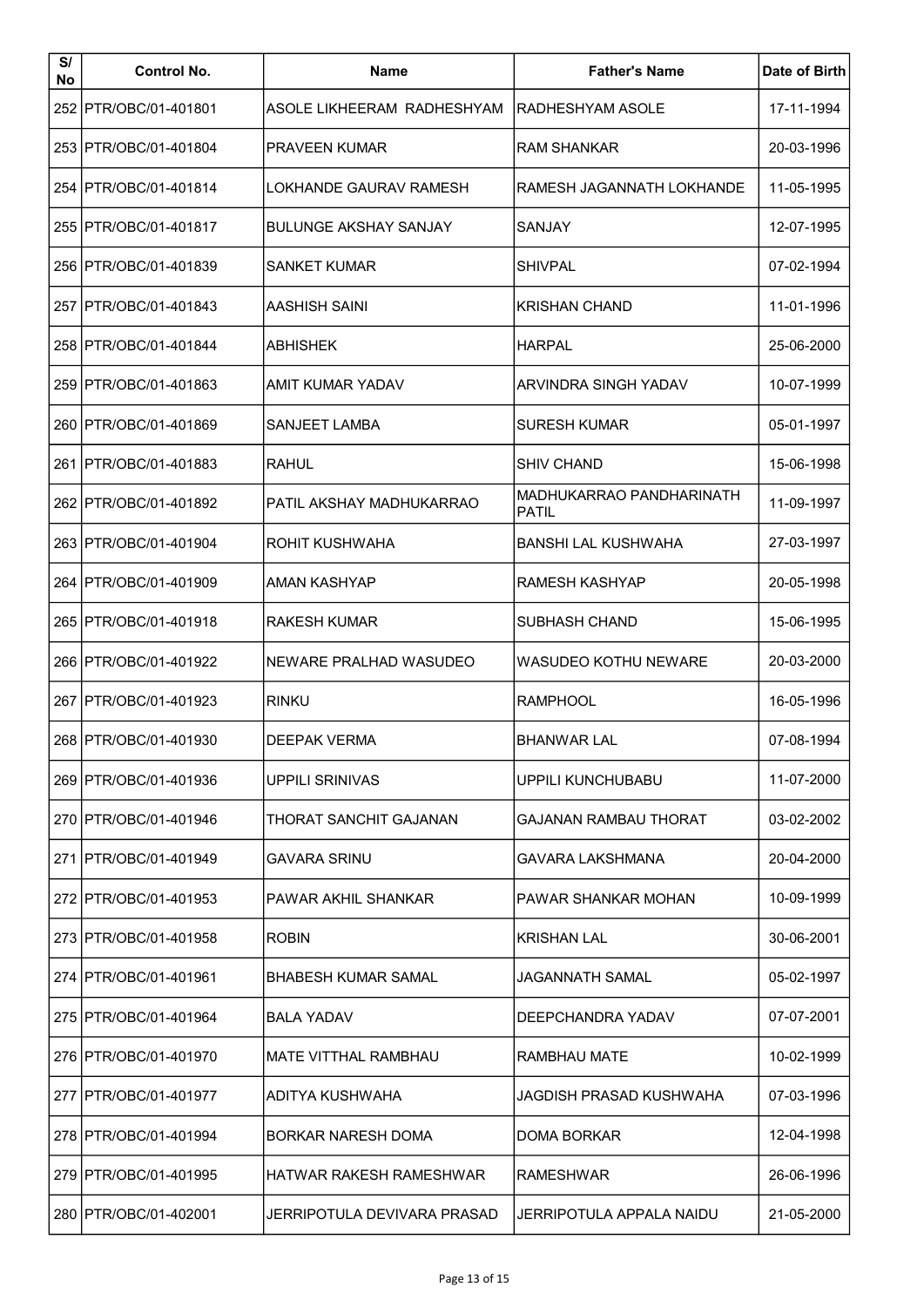| S/<br>No | <b>Control No.</b>                   | <b>Name</b>                    | <b>Father's Name</b>      | Date of Birth |  |  |  |
|----------|--------------------------------------|--------------------------------|---------------------------|---------------|--|--|--|
|          | 281 PTR/OBC/01-402032                | PATIL ADITYA CHARAN            | CHARAN VISHVNATH PATIL    | 10-05-1997    |  |  |  |
|          | 282   PTR/OBC/01-402060              | <b>CHAVAN YATIN RAMESH</b>     | CHAVAN RAMESH MAHADEV     | 07-01-1997    |  |  |  |
|          | 283   PTR/OBC/01-402061              | GAIKWAD NILESH DATTATRAY       | GAIKWAD DATTATRAY YADAV   | 12-07-2000    |  |  |  |
|          | 284   PTR/OBC/01-402072              | <b>MANGLESH YADAV</b>          | <b>JAGROOP SINGH</b>      | 19-07-1996    |  |  |  |
|          | 285   PTR/OBC/01-402089              | DOLE SITARAM AJINATH           | AJINATH                   | 21-04-1997    |  |  |  |
|          | 286   PTR/OBC/01-402091              | <b>BIBE AKASH GANESH</b>       | <b>GANESH BIBE</b>        | 31-03-2000    |  |  |  |
|          | 287 IPTR/OBC/01-402093               | <b>MILAN KASHYAP</b>           | KALIKA PRASAD             | 17-12-1996    |  |  |  |
|          | 288   PTR/OBC/01-402132              | JORVEKAR PRAMOD BABASAHEB      | JORVEKAR BABASAHEB PARBAT | 06-12-1998    |  |  |  |
|          | 289 IPTR/OBC/01-402162               | OLOKAR PRATIK RAJESH           | OLOKAR RAJESH SUKHDEVRAO  | 25-02-1999    |  |  |  |
|          | 290   PTR/OBC/01-402172              | <b>HIMANSHU YADAV</b>          | <b>PRATAP NARAYAN</b>     | 12-07-1997    |  |  |  |
|          | 291   PTR/OBC/01-402174              | <b>BHAGWATI SHARAN</b>         | <b>PITAMBER</b>           | 30-12-1998    |  |  |  |
|          | 292   PTR/OBC/01-402177              | DANE VIVEK SUDHAKAR            | SUDHAKAR RAMKRUSHNA DANE  | 25-09-2001    |  |  |  |
|          | 293   PTR/OBC/01-402192              | <b>ANKABATTULA SIVA</b>        | ANKABATTULA APPARAO       | 12-07-2000    |  |  |  |
|          | <u> EWS CATEGORY : MSW (PAINTER)</u> |                                |                           |               |  |  |  |
| 1        | PTR/EWS/01-500001                    | <b>ADHAAR SINGH THAKUR</b>     | RAJENDRA SINGH THAKUR     | 01-01-1999    |  |  |  |
| 2        | PTR/EWS/01-500007                    | <b>SHIV KUMAR</b>              | RAMESH KUMAR              | 23-01-2000    |  |  |  |
| 3        | PTR/EWS/01-500008                    | YASH PRATAP SINGH              | DIGVIJAY SINGH            | 06-07-1997    |  |  |  |
| 4        | PTR/EWS/01-500013                    | <b>SACHIN</b>                  | <b>BALRAJ</b>             | 12-06-2000    |  |  |  |
| 5        | PTR/EWS/01-500016                    | SHAIKH WASIM SHAIKH SHAMEEM    | SHAMEEM BASHER SHAIKH     | 05-06-1999    |  |  |  |
| 6        | IPTR/EWS/01-500017                   | <b>ANIL</b>                    | BHAGAT SINGH              | 15-06-2000    |  |  |  |
| 7        | PTR/EWS/01-500018                    | <b>SHAHNAWAZ</b>               | IRSHAD ALI                | 02-04-1997    |  |  |  |
| 8        | IPTR/EWS/01-500022                   | JYOTIRMOY CHAKRABORTY          | DEBASISH CHAKRABORTY      | 02-12-2000    |  |  |  |
| 9        | PTR/EWS/01-500026                    | KUNWAR MOHIT PRAKASH           | SURESH CHANDRA SRIVASTAWA | 13-11-1997    |  |  |  |
|          | 10   PTR/EWS/01-500028               | <b>AMIT SHARMA</b>             | <b>MAHESH</b>             | 12-07-1999    |  |  |  |
| 11       | <b>IPTR/EWS/01-500049</b>            | TUNTUN SHUKLA                  | SHYAMSUNDAR SHUKLA        | 01-03-2000    |  |  |  |
|          | 12 IPTR/EWS/01-500062                | TARUN MISHRA                   | SHRI KANT MISHRA          | 27-07-2000    |  |  |  |
| 13       | IPTR/EWS/01-500063                   | <b>PARDEEP</b>                 | SANTRAJ                   | 12-03-1999    |  |  |  |
|          | 14 IPTR/EWS/01-500068                | RAJAT AWASTHI                  | SANTOSH KUMAR AWASTHI     | 10-03-1998    |  |  |  |
|          | 15 IPTR/EWS/01-500071                | SYED FAIZAN ALI SYED WAJID ALI | SYED WAJID ALI            | 19-08-1997    |  |  |  |